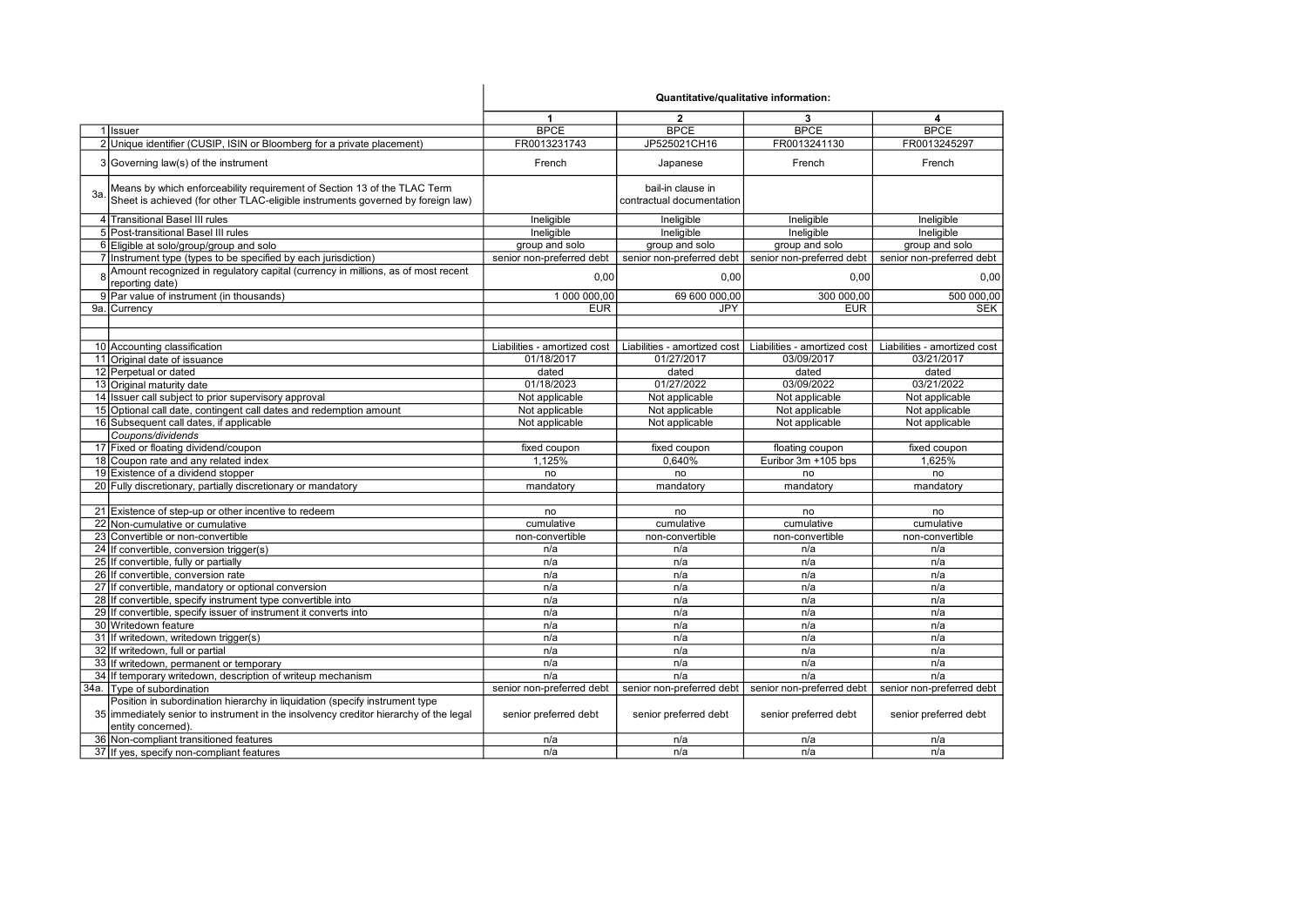|     |                                                                                                                                                                                            | 5                     | 6                                                                                                                   | $\overline{7}$        | 8                     |
|-----|--------------------------------------------------------------------------------------------------------------------------------------------------------------------------------------------|-----------------------|---------------------------------------------------------------------------------------------------------------------|-----------------------|-----------------------|
|     | 1 Issuer                                                                                                                                                                                   | <b>BPCE</b>           | <b>BPCE</b>                                                                                                         | <b>BPCE</b>           | <b>BPCE</b>           |
|     | 2 Unique identifier (CUSIP, ISIN or Bloomberg for a private placement)                                                                                                                     | FR0013245289          | FR0013245610                                                                                                        | FR0013246493          | FR0013241130          |
|     | 3 Governing law(s) of the instrument                                                                                                                                                       | French                | French                                                                                                              | French                | French                |
| За. | Means by which enforceability requirement of Section 13 of the TLAC Term<br>Sheet is achieved (for other TLAC-eligible instruments governed by foreign law)                                |                       |                                                                                                                     |                       |                       |
|     | 4 Transitional Basel III rules                                                                                                                                                             | Ineligible            | Ineligible                                                                                                          | Ineligible            | Ineligible            |
|     | 5 Post-transitional Basel III rules                                                                                                                                                        | Ineligible            | Ineligible                                                                                                          | Ineligible            | Ineligible            |
|     | 6 Eligible at solo/group/group and solo                                                                                                                                                    | group and solo        | group and solo                                                                                                      | group and solo        | group and solo        |
|     | 7 Instrument type (types to be specified by each jurisdiction)                                                                                                                             |                       | senior non-preferred debt  senior non-preferred debt  senior non-preferred debt  senior non-preferred debt          |                       |                       |
|     | Amount recognized in regulatory capital (currency in millions, as of most recent<br>reporting date)                                                                                        | 0,00                  | 0,00                                                                                                                | 0,00                  | 0,00                  |
|     | 9 Par value of instrument (in thousands)                                                                                                                                                   | 250 000,00            | 10 000 000,00                                                                                                       | 1 000 000,00          | 400 000,00            |
|     | 9a. Currency                                                                                                                                                                               | <b>SEK</b>            | <b>JPY</b>                                                                                                          | <b>DKK</b>            | <b>EUR</b>            |
|     |                                                                                                                                                                                            |                       |                                                                                                                     |                       |                       |
|     |                                                                                                                                                                                            |                       |                                                                                                                     |                       |                       |
|     | 10 Accounting classification                                                                                                                                                               |                       | Liabilities - amortized cost Liabilities - amortized cost Liabilities - amortized cost Liabilities - amortized cost |                       |                       |
|     | 11 Original date of issuance                                                                                                                                                               | 03/21/2017            | 03/30/2017                                                                                                          | 03/28/2017            | 04/07/2017            |
|     | 12 Perpetual or dated                                                                                                                                                                      | dated                 | dated                                                                                                               | dated                 | dated                 |
|     | 13 Original maturity date                                                                                                                                                                  | 03/21/2022            | 03/30/2032                                                                                                          | 03/28/2022            | 03/09/2022            |
|     | 14 Issuer call subject to prior supervisory approval                                                                                                                                       | Not applicable        | Not applicable                                                                                                      | Not applicable        | Not applicable        |
|     | 15 Optional call date, contingent call dates and redemption amount                                                                                                                         | Not applicable        | Not applicable                                                                                                      | Not applicable        | Not applicable        |
|     | 16 Subsequent call dates, if applicable                                                                                                                                                    | Not applicable        | Not applicable                                                                                                      | Not applicable        | Not applicable        |
|     | Coupons/dividends                                                                                                                                                                          |                       |                                                                                                                     |                       |                       |
|     | 17 Fixed or floating dividend/coupon                                                                                                                                                       | floating coupon       | fixed coupon                                                                                                        | floating coupon       | floating coupon       |
|     | 18 Coupon rate and any related index                                                                                                                                                       | Stibor 3m + 125 bps   | 1,135%                                                                                                              | Cibor $3m + 85$ bps   | Euribor 3m + 105 bps  |
|     | 19 Existence of a dividend stopper                                                                                                                                                         | no                    | no                                                                                                                  | no                    | no                    |
|     | 20 Fully discretionary, partially discretionary or mandatory                                                                                                                               | mandatory             | mandatory                                                                                                           | mandatory             | mandatory             |
|     |                                                                                                                                                                                            |                       |                                                                                                                     |                       |                       |
|     | 21 Existence of step-up or other incentive to redeem                                                                                                                                       | no                    | no                                                                                                                  | no                    | no                    |
|     | 22 Non-cumulative or cumulative                                                                                                                                                            | cumulative            | cumulative                                                                                                          | cumulative            | cumulative            |
|     | 23 Convertible or non-convertible                                                                                                                                                          | non-convertible       | non-convertible                                                                                                     | non-convertible       | non-convertible       |
|     | 24 If convertible, conversion trigger(s)                                                                                                                                                   | n/a                   | n/a                                                                                                                 | n/a                   | n/a                   |
|     | 25 If convertible, fully or partially                                                                                                                                                      | n/a                   | n/a                                                                                                                 | n/a                   | n/a                   |
|     | 26 If convertible, conversion rate                                                                                                                                                         | n/a                   | n/a                                                                                                                 | n/a                   | n/a                   |
|     | 27 If convertible, mandatory or optional conversion                                                                                                                                        | n/a                   | n/a                                                                                                                 | n/a                   | n/a                   |
|     | 28 If convertible, specify instrument type convertible into                                                                                                                                | n/a                   | n/a                                                                                                                 | n/a                   | n/a                   |
|     | 29 If convertible, specify issuer of instrument it converts into                                                                                                                           | n/a                   | n/a                                                                                                                 | n/a                   | n/a                   |
|     | 30 Writedown feature                                                                                                                                                                       | n/a                   | n/a                                                                                                                 | n/a                   | n/a                   |
|     | 31 If writedown, writedown trigger(s)                                                                                                                                                      | n/a                   | n/a                                                                                                                 | n/a                   | n/a                   |
|     | 32 If writedown, full or partial                                                                                                                                                           | n/a                   | n/a                                                                                                                 | n/a                   | n/a                   |
|     | 33 If writedown, permanent or temporary                                                                                                                                                    | n/a                   | n/a                                                                                                                 | n/a                   | n/a                   |
|     | 34 If temporary writedown, description of writeup mechanism                                                                                                                                | n/a                   | n/a                                                                                                                 | n/a                   | n/a                   |
|     | 34a. Type of subordination                                                                                                                                                                 |                       | senior non-preferred debt  senior non-preferred debt  senior non-preferred debt  senior non-preferred debt          |                       |                       |
|     | Position in subordination hierarchy in liquidation (specify instrument type<br>35 immediately senior to instrument in the insolvency creditor hierarchy of the legal<br>entity concerned). | senior preferred debt | senior preferred debt                                                                                               | senior preferred debt | senior preferred debt |
|     | 36 Non-compliant transitioned features                                                                                                                                                     | n/a                   | n/a                                                                                                                 | n/a                   | n/a                   |
|     | 37 If yes, specify non-compliant features                                                                                                                                                  | n/a                   | n/a                                                                                                                 | n/a                   | n/a                   |
|     |                                                                                                                                                                                            |                       |                                                                                                                     |                       |                       |

Quantitative/qualitative information: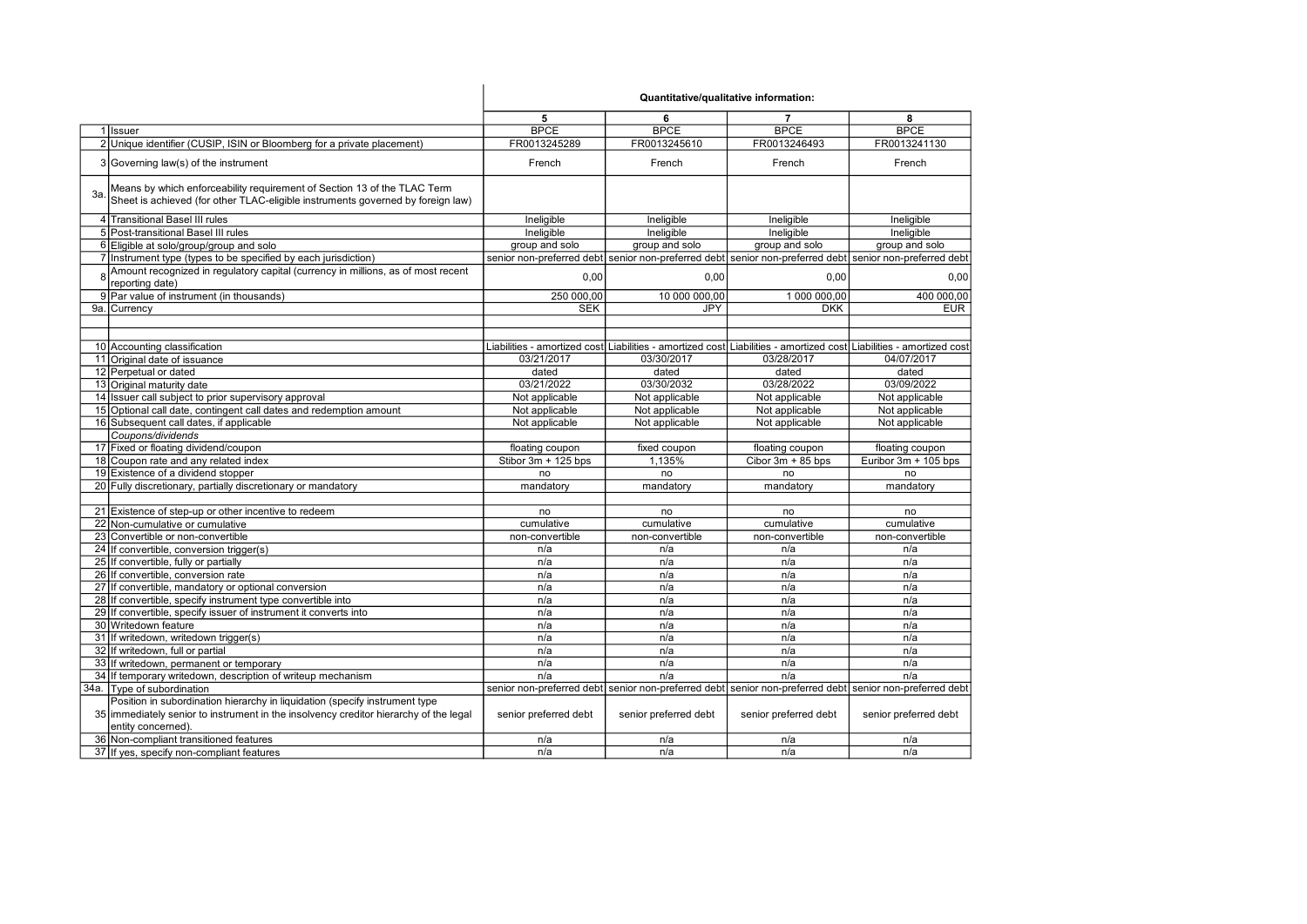| 9<br>11<br>10<br>12<br><b>BPCE</b><br><b>BPCE</b><br><b>BPCE</b><br><b>BPCE</b><br>1 Issuer<br>2 Unique identifier (CUSIP, ISIN or Bloomberg for a private placement)<br>US05583JAA07 / US05584KAA60<br>US05583JAB89 / US05584KAB44<br>FR0013262920<br>JP525021AH75<br>3 Governing law(s) of the instrument<br><b>New York State</b><br>New York State<br>French<br>Japanese<br>bail-in clause in<br>Means by which enforceability requirement of Section 13 of the TLAC Term<br>bail-in clause in contractual<br>bail-in clause in contractual<br>contractual<br>Зa.<br>Sheet is achieved (for other TLAC-eligible instruments governed by foreign law)<br>documentation<br>documentation<br>documentation<br>4 Transitional Basel III rules<br>Ineligible<br>Ineligible<br>Ineligible<br>Ineligible<br>5 Post-transitional Basel III rules<br>Ineligible<br>Ineligible<br>Ineligible<br>Ineligible<br>6 Eligible at solo/group/group and solo<br>group and solo<br>group and solo<br>group and solo<br>group and solo<br>7 Instrument type (types to be specified by each jurisdiction)<br>senior non-preferred debt<br>senior non-preferred debt senior non-preferred debt<br>senior non-preferred debt<br>Amount recognized in regulatory capital (currency in millions, as of most recent<br>$\mathsf{R}$<br>0,00<br>0,00<br>0,00<br>0,00<br>reporting date)<br>9 Par value of instrument (in thousands)<br>1 000 000,00<br>500 000,00<br>3 000 000,00<br>10 000 000,00<br>9a. Currency<br><b>USD</b><br><b>USD</b><br><b>JPY</b><br><b>JPY</b><br>Liabilities - amortized cost Liabilities - amortized cost<br>10 Accounting classification<br>Liabilities - amortized cost<br>Liabilities - amortized cost<br>11 Original date of issuance<br>05/22/2017<br>05/22/2017<br>06/23/2017<br>07/26/2017<br>12 Perpetual or dated<br>dated<br>dated<br>dated<br>dated<br>13 Original maturity date<br>05/22/2022<br>05/22/2022<br>07/26/2022<br>06/23/2022<br>14 Issuer call subject to prior supervisory approval<br>Not applicable<br>Not applicable<br>Not applicable<br>Not applicable<br>15 Optional call date, contingent call dates and redemption amount<br>Not applicable<br>Not applicable<br>Not applicable<br>Not applicable<br>16 Subsequent call dates, if applicable<br>Not applicable<br>Not applicable<br>Not applicable<br>Not applicable<br>Coupons/dividends<br>17 Fixed or floating dividend/coupon<br>fixed coupon<br>fixed coupon<br>fixed coupon<br>floating coupon<br>18 Coupon rate and any related index<br>3.000%<br>Libor USD 3m + 122 bps<br>0.455%<br>0.463%<br>19 Existence of a dividend stopper<br>no<br>no<br>no<br>no<br>20 Fully discretionary, partially discretionary or mandatory<br>mandatory<br>mandatory<br>mandatory<br>mandatory<br>21 Existence of step-up or other incentive to redeem<br>no<br>no<br>no<br>no<br>22 Non-cumulative or cumulative<br>cumulative<br>cumulative<br>cumulative<br>cumulative<br>23 Convertible or non-convertible<br>non-convertible<br>non-convertible<br>non-convertible<br>non-convertible<br>24 If convertible, conversion trigger(s)<br>n/a<br>n/a<br>n/a<br>n/a<br>25 If convertible, fully or partially<br>n/a<br>n/a<br>n/a<br>n/a<br>26 If convertible, conversion rate<br>n/a<br>n/a<br>n/a<br>n/a<br>27 If convertible, mandatory or optional conversion<br>n/a<br>n/a<br>n/a<br>n/a<br>28 If convertible, specify instrument type convertible into<br>n/a<br>n/a<br>n/a<br>n/a<br>29 If convertible, specify issuer of instrument it converts into<br>n/a<br>n/a<br>n/a<br>n/a<br>30 Writedown feature<br>n/a<br>n/a<br>n/a<br>n/a<br>31 If writedown, writedown trigger(s)<br>n/a<br>n/a<br>n/a<br>n/a<br>32 If writedown, full or partial<br>n/a<br>n/a<br>n/a<br>n/a<br>33 If writedown, permanent or temporary<br>n/a<br>n/a<br>n/a<br>n/a<br>34 If temporary writedown, description of writeup mechanism<br>n/a<br>n/a<br>n/a<br>n/a<br>34a. Type of subordination<br>senior non-preferred debt senior non-preferred debt<br>senior non-preferred debt<br>senior non-preferred debt<br>Position in subordination hierarchy in liquidation (specify instrument type<br>35 immediately senior to instrument in the insolvency creditor hierarchy of the legal<br>senior preferred debt<br>senior preferred debt<br>senior preferred debt<br>senior preferred debt<br>entity concerned).<br>36 Non-compliant transitioned features<br>n/a<br>n/a<br>n/a<br>n/a<br>37 If yes, specify non-compliant features<br>n/a<br>n/a<br>n/a<br>n/a |  | Quantitative/qualitative information: |  |  |  |
|------------------------------------------------------------------------------------------------------------------------------------------------------------------------------------------------------------------------------------------------------------------------------------------------------------------------------------------------------------------------------------------------------------------------------------------------------------------------------------------------------------------------------------------------------------------------------------------------------------------------------------------------------------------------------------------------------------------------------------------------------------------------------------------------------------------------------------------------------------------------------------------------------------------------------------------------------------------------------------------------------------------------------------------------------------------------------------------------------------------------------------------------------------------------------------------------------------------------------------------------------------------------------------------------------------------------------------------------------------------------------------------------------------------------------------------------------------------------------------------------------------------------------------------------------------------------------------------------------------------------------------------------------------------------------------------------------------------------------------------------------------------------------------------------------------------------------------------------------------------------------------------------------------------------------------------------------------------------------------------------------------------------------------------------------------------------------------------------------------------------------------------------------------------------------------------------------------------------------------------------------------------------------------------------------------------------------------------------------------------------------------------------------------------------------------------------------------------------------------------------------------------------------------------------------------------------------------------------------------------------------------------------------------------------------------------------------------------------------------------------------------------------------------------------------------------------------------------------------------------------------------------------------------------------------------------------------------------------------------------------------------------------------------------------------------------------------------------------------------------------------------------------------------------------------------------------------------------------------------------------------------------------------------------------------------------------------------------------------------------------------------------------------------------------------------------------------------------------------------------------------------------------------------------------------------------------------------------------------------------------------------------------------------------------------------------------------------------------------------------------------------------------------------------------------------------------------------------------------------------------------------------------------------------------------------------------------------------------------------------------------------------------------------------------------------------------------------------------------------------------------------------------------------------------------------------------------------------------------------------------------------------------------------------------------------------------------------------------------------------------------------------------------------------------------------------------------------------------------------------------------------------------------------|--|---------------------------------------|--|--|--|
|                                                                                                                                                                                                                                                                                                                                                                                                                                                                                                                                                                                                                                                                                                                                                                                                                                                                                                                                                                                                                                                                                                                                                                                                                                                                                                                                                                                                                                                                                                                                                                                                                                                                                                                                                                                                                                                                                                                                                                                                                                                                                                                                                                                                                                                                                                                                                                                                                                                                                                                                                                                                                                                                                                                                                                                                                                                                                                                                                                                                                                                                                                                                                                                                                                                                                                                                                                                                                                                                                                                                                                                                                                                                                                                                                                                                                                                                                                                                                                                                                                                                                                                                                                                                                                                                                                                                                                                                                                                                                                                                    |  |                                       |  |  |  |
|                                                                                                                                                                                                                                                                                                                                                                                                                                                                                                                                                                                                                                                                                                                                                                                                                                                                                                                                                                                                                                                                                                                                                                                                                                                                                                                                                                                                                                                                                                                                                                                                                                                                                                                                                                                                                                                                                                                                                                                                                                                                                                                                                                                                                                                                                                                                                                                                                                                                                                                                                                                                                                                                                                                                                                                                                                                                                                                                                                                                                                                                                                                                                                                                                                                                                                                                                                                                                                                                                                                                                                                                                                                                                                                                                                                                                                                                                                                                                                                                                                                                                                                                                                                                                                                                                                                                                                                                                                                                                                                                    |  |                                       |  |  |  |
|                                                                                                                                                                                                                                                                                                                                                                                                                                                                                                                                                                                                                                                                                                                                                                                                                                                                                                                                                                                                                                                                                                                                                                                                                                                                                                                                                                                                                                                                                                                                                                                                                                                                                                                                                                                                                                                                                                                                                                                                                                                                                                                                                                                                                                                                                                                                                                                                                                                                                                                                                                                                                                                                                                                                                                                                                                                                                                                                                                                                                                                                                                                                                                                                                                                                                                                                                                                                                                                                                                                                                                                                                                                                                                                                                                                                                                                                                                                                                                                                                                                                                                                                                                                                                                                                                                                                                                                                                                                                                                                                    |  |                                       |  |  |  |
|                                                                                                                                                                                                                                                                                                                                                                                                                                                                                                                                                                                                                                                                                                                                                                                                                                                                                                                                                                                                                                                                                                                                                                                                                                                                                                                                                                                                                                                                                                                                                                                                                                                                                                                                                                                                                                                                                                                                                                                                                                                                                                                                                                                                                                                                                                                                                                                                                                                                                                                                                                                                                                                                                                                                                                                                                                                                                                                                                                                                                                                                                                                                                                                                                                                                                                                                                                                                                                                                                                                                                                                                                                                                                                                                                                                                                                                                                                                                                                                                                                                                                                                                                                                                                                                                                                                                                                                                                                                                                                                                    |  |                                       |  |  |  |
|                                                                                                                                                                                                                                                                                                                                                                                                                                                                                                                                                                                                                                                                                                                                                                                                                                                                                                                                                                                                                                                                                                                                                                                                                                                                                                                                                                                                                                                                                                                                                                                                                                                                                                                                                                                                                                                                                                                                                                                                                                                                                                                                                                                                                                                                                                                                                                                                                                                                                                                                                                                                                                                                                                                                                                                                                                                                                                                                                                                                                                                                                                                                                                                                                                                                                                                                                                                                                                                                                                                                                                                                                                                                                                                                                                                                                                                                                                                                                                                                                                                                                                                                                                                                                                                                                                                                                                                                                                                                                                                                    |  |                                       |  |  |  |
|                                                                                                                                                                                                                                                                                                                                                                                                                                                                                                                                                                                                                                                                                                                                                                                                                                                                                                                                                                                                                                                                                                                                                                                                                                                                                                                                                                                                                                                                                                                                                                                                                                                                                                                                                                                                                                                                                                                                                                                                                                                                                                                                                                                                                                                                                                                                                                                                                                                                                                                                                                                                                                                                                                                                                                                                                                                                                                                                                                                                                                                                                                                                                                                                                                                                                                                                                                                                                                                                                                                                                                                                                                                                                                                                                                                                                                                                                                                                                                                                                                                                                                                                                                                                                                                                                                                                                                                                                                                                                                                                    |  |                                       |  |  |  |
|                                                                                                                                                                                                                                                                                                                                                                                                                                                                                                                                                                                                                                                                                                                                                                                                                                                                                                                                                                                                                                                                                                                                                                                                                                                                                                                                                                                                                                                                                                                                                                                                                                                                                                                                                                                                                                                                                                                                                                                                                                                                                                                                                                                                                                                                                                                                                                                                                                                                                                                                                                                                                                                                                                                                                                                                                                                                                                                                                                                                                                                                                                                                                                                                                                                                                                                                                                                                                                                                                                                                                                                                                                                                                                                                                                                                                                                                                                                                                                                                                                                                                                                                                                                                                                                                                                                                                                                                                                                                                                                                    |  |                                       |  |  |  |
|                                                                                                                                                                                                                                                                                                                                                                                                                                                                                                                                                                                                                                                                                                                                                                                                                                                                                                                                                                                                                                                                                                                                                                                                                                                                                                                                                                                                                                                                                                                                                                                                                                                                                                                                                                                                                                                                                                                                                                                                                                                                                                                                                                                                                                                                                                                                                                                                                                                                                                                                                                                                                                                                                                                                                                                                                                                                                                                                                                                                                                                                                                                                                                                                                                                                                                                                                                                                                                                                                                                                                                                                                                                                                                                                                                                                                                                                                                                                                                                                                                                                                                                                                                                                                                                                                                                                                                                                                                                                                                                                    |  |                                       |  |  |  |
|                                                                                                                                                                                                                                                                                                                                                                                                                                                                                                                                                                                                                                                                                                                                                                                                                                                                                                                                                                                                                                                                                                                                                                                                                                                                                                                                                                                                                                                                                                                                                                                                                                                                                                                                                                                                                                                                                                                                                                                                                                                                                                                                                                                                                                                                                                                                                                                                                                                                                                                                                                                                                                                                                                                                                                                                                                                                                                                                                                                                                                                                                                                                                                                                                                                                                                                                                                                                                                                                                                                                                                                                                                                                                                                                                                                                                                                                                                                                                                                                                                                                                                                                                                                                                                                                                                                                                                                                                                                                                                                                    |  |                                       |  |  |  |
|                                                                                                                                                                                                                                                                                                                                                                                                                                                                                                                                                                                                                                                                                                                                                                                                                                                                                                                                                                                                                                                                                                                                                                                                                                                                                                                                                                                                                                                                                                                                                                                                                                                                                                                                                                                                                                                                                                                                                                                                                                                                                                                                                                                                                                                                                                                                                                                                                                                                                                                                                                                                                                                                                                                                                                                                                                                                                                                                                                                                                                                                                                                                                                                                                                                                                                                                                                                                                                                                                                                                                                                                                                                                                                                                                                                                                                                                                                                                                                                                                                                                                                                                                                                                                                                                                                                                                                                                                                                                                                                                    |  |                                       |  |  |  |
|                                                                                                                                                                                                                                                                                                                                                                                                                                                                                                                                                                                                                                                                                                                                                                                                                                                                                                                                                                                                                                                                                                                                                                                                                                                                                                                                                                                                                                                                                                                                                                                                                                                                                                                                                                                                                                                                                                                                                                                                                                                                                                                                                                                                                                                                                                                                                                                                                                                                                                                                                                                                                                                                                                                                                                                                                                                                                                                                                                                                                                                                                                                                                                                                                                                                                                                                                                                                                                                                                                                                                                                                                                                                                                                                                                                                                                                                                                                                                                                                                                                                                                                                                                                                                                                                                                                                                                                                                                                                                                                                    |  |                                       |  |  |  |
|                                                                                                                                                                                                                                                                                                                                                                                                                                                                                                                                                                                                                                                                                                                                                                                                                                                                                                                                                                                                                                                                                                                                                                                                                                                                                                                                                                                                                                                                                                                                                                                                                                                                                                                                                                                                                                                                                                                                                                                                                                                                                                                                                                                                                                                                                                                                                                                                                                                                                                                                                                                                                                                                                                                                                                                                                                                                                                                                                                                                                                                                                                                                                                                                                                                                                                                                                                                                                                                                                                                                                                                                                                                                                                                                                                                                                                                                                                                                                                                                                                                                                                                                                                                                                                                                                                                                                                                                                                                                                                                                    |  |                                       |  |  |  |
|                                                                                                                                                                                                                                                                                                                                                                                                                                                                                                                                                                                                                                                                                                                                                                                                                                                                                                                                                                                                                                                                                                                                                                                                                                                                                                                                                                                                                                                                                                                                                                                                                                                                                                                                                                                                                                                                                                                                                                                                                                                                                                                                                                                                                                                                                                                                                                                                                                                                                                                                                                                                                                                                                                                                                                                                                                                                                                                                                                                                                                                                                                                                                                                                                                                                                                                                                                                                                                                                                                                                                                                                                                                                                                                                                                                                                                                                                                                                                                                                                                                                                                                                                                                                                                                                                                                                                                                                                                                                                                                                    |  |                                       |  |  |  |
|                                                                                                                                                                                                                                                                                                                                                                                                                                                                                                                                                                                                                                                                                                                                                                                                                                                                                                                                                                                                                                                                                                                                                                                                                                                                                                                                                                                                                                                                                                                                                                                                                                                                                                                                                                                                                                                                                                                                                                                                                                                                                                                                                                                                                                                                                                                                                                                                                                                                                                                                                                                                                                                                                                                                                                                                                                                                                                                                                                                                                                                                                                                                                                                                                                                                                                                                                                                                                                                                                                                                                                                                                                                                                                                                                                                                                                                                                                                                                                                                                                                                                                                                                                                                                                                                                                                                                                                                                                                                                                                                    |  |                                       |  |  |  |
|                                                                                                                                                                                                                                                                                                                                                                                                                                                                                                                                                                                                                                                                                                                                                                                                                                                                                                                                                                                                                                                                                                                                                                                                                                                                                                                                                                                                                                                                                                                                                                                                                                                                                                                                                                                                                                                                                                                                                                                                                                                                                                                                                                                                                                                                                                                                                                                                                                                                                                                                                                                                                                                                                                                                                                                                                                                                                                                                                                                                                                                                                                                                                                                                                                                                                                                                                                                                                                                                                                                                                                                                                                                                                                                                                                                                                                                                                                                                                                                                                                                                                                                                                                                                                                                                                                                                                                                                                                                                                                                                    |  |                                       |  |  |  |
|                                                                                                                                                                                                                                                                                                                                                                                                                                                                                                                                                                                                                                                                                                                                                                                                                                                                                                                                                                                                                                                                                                                                                                                                                                                                                                                                                                                                                                                                                                                                                                                                                                                                                                                                                                                                                                                                                                                                                                                                                                                                                                                                                                                                                                                                                                                                                                                                                                                                                                                                                                                                                                                                                                                                                                                                                                                                                                                                                                                                                                                                                                                                                                                                                                                                                                                                                                                                                                                                                                                                                                                                                                                                                                                                                                                                                                                                                                                                                                                                                                                                                                                                                                                                                                                                                                                                                                                                                                                                                                                                    |  |                                       |  |  |  |
|                                                                                                                                                                                                                                                                                                                                                                                                                                                                                                                                                                                                                                                                                                                                                                                                                                                                                                                                                                                                                                                                                                                                                                                                                                                                                                                                                                                                                                                                                                                                                                                                                                                                                                                                                                                                                                                                                                                                                                                                                                                                                                                                                                                                                                                                                                                                                                                                                                                                                                                                                                                                                                                                                                                                                                                                                                                                                                                                                                                                                                                                                                                                                                                                                                                                                                                                                                                                                                                                                                                                                                                                                                                                                                                                                                                                                                                                                                                                                                                                                                                                                                                                                                                                                                                                                                                                                                                                                                                                                                                                    |  |                                       |  |  |  |
|                                                                                                                                                                                                                                                                                                                                                                                                                                                                                                                                                                                                                                                                                                                                                                                                                                                                                                                                                                                                                                                                                                                                                                                                                                                                                                                                                                                                                                                                                                                                                                                                                                                                                                                                                                                                                                                                                                                                                                                                                                                                                                                                                                                                                                                                                                                                                                                                                                                                                                                                                                                                                                                                                                                                                                                                                                                                                                                                                                                                                                                                                                                                                                                                                                                                                                                                                                                                                                                                                                                                                                                                                                                                                                                                                                                                                                                                                                                                                                                                                                                                                                                                                                                                                                                                                                                                                                                                                                                                                                                                    |  |                                       |  |  |  |
|                                                                                                                                                                                                                                                                                                                                                                                                                                                                                                                                                                                                                                                                                                                                                                                                                                                                                                                                                                                                                                                                                                                                                                                                                                                                                                                                                                                                                                                                                                                                                                                                                                                                                                                                                                                                                                                                                                                                                                                                                                                                                                                                                                                                                                                                                                                                                                                                                                                                                                                                                                                                                                                                                                                                                                                                                                                                                                                                                                                                                                                                                                                                                                                                                                                                                                                                                                                                                                                                                                                                                                                                                                                                                                                                                                                                                                                                                                                                                                                                                                                                                                                                                                                                                                                                                                                                                                                                                                                                                                                                    |  |                                       |  |  |  |
|                                                                                                                                                                                                                                                                                                                                                                                                                                                                                                                                                                                                                                                                                                                                                                                                                                                                                                                                                                                                                                                                                                                                                                                                                                                                                                                                                                                                                                                                                                                                                                                                                                                                                                                                                                                                                                                                                                                                                                                                                                                                                                                                                                                                                                                                                                                                                                                                                                                                                                                                                                                                                                                                                                                                                                                                                                                                                                                                                                                                                                                                                                                                                                                                                                                                                                                                                                                                                                                                                                                                                                                                                                                                                                                                                                                                                                                                                                                                                                                                                                                                                                                                                                                                                                                                                                                                                                                                                                                                                                                                    |  |                                       |  |  |  |
|                                                                                                                                                                                                                                                                                                                                                                                                                                                                                                                                                                                                                                                                                                                                                                                                                                                                                                                                                                                                                                                                                                                                                                                                                                                                                                                                                                                                                                                                                                                                                                                                                                                                                                                                                                                                                                                                                                                                                                                                                                                                                                                                                                                                                                                                                                                                                                                                                                                                                                                                                                                                                                                                                                                                                                                                                                                                                                                                                                                                                                                                                                                                                                                                                                                                                                                                                                                                                                                                                                                                                                                                                                                                                                                                                                                                                                                                                                                                                                                                                                                                                                                                                                                                                                                                                                                                                                                                                                                                                                                                    |  |                                       |  |  |  |
|                                                                                                                                                                                                                                                                                                                                                                                                                                                                                                                                                                                                                                                                                                                                                                                                                                                                                                                                                                                                                                                                                                                                                                                                                                                                                                                                                                                                                                                                                                                                                                                                                                                                                                                                                                                                                                                                                                                                                                                                                                                                                                                                                                                                                                                                                                                                                                                                                                                                                                                                                                                                                                                                                                                                                                                                                                                                                                                                                                                                                                                                                                                                                                                                                                                                                                                                                                                                                                                                                                                                                                                                                                                                                                                                                                                                                                                                                                                                                                                                                                                                                                                                                                                                                                                                                                                                                                                                                                                                                                                                    |  |                                       |  |  |  |
|                                                                                                                                                                                                                                                                                                                                                                                                                                                                                                                                                                                                                                                                                                                                                                                                                                                                                                                                                                                                                                                                                                                                                                                                                                                                                                                                                                                                                                                                                                                                                                                                                                                                                                                                                                                                                                                                                                                                                                                                                                                                                                                                                                                                                                                                                                                                                                                                                                                                                                                                                                                                                                                                                                                                                                                                                                                                                                                                                                                                                                                                                                                                                                                                                                                                                                                                                                                                                                                                                                                                                                                                                                                                                                                                                                                                                                                                                                                                                                                                                                                                                                                                                                                                                                                                                                                                                                                                                                                                                                                                    |  |                                       |  |  |  |
|                                                                                                                                                                                                                                                                                                                                                                                                                                                                                                                                                                                                                                                                                                                                                                                                                                                                                                                                                                                                                                                                                                                                                                                                                                                                                                                                                                                                                                                                                                                                                                                                                                                                                                                                                                                                                                                                                                                                                                                                                                                                                                                                                                                                                                                                                                                                                                                                                                                                                                                                                                                                                                                                                                                                                                                                                                                                                                                                                                                                                                                                                                                                                                                                                                                                                                                                                                                                                                                                                                                                                                                                                                                                                                                                                                                                                                                                                                                                                                                                                                                                                                                                                                                                                                                                                                                                                                                                                                                                                                                                    |  |                                       |  |  |  |
|                                                                                                                                                                                                                                                                                                                                                                                                                                                                                                                                                                                                                                                                                                                                                                                                                                                                                                                                                                                                                                                                                                                                                                                                                                                                                                                                                                                                                                                                                                                                                                                                                                                                                                                                                                                                                                                                                                                                                                                                                                                                                                                                                                                                                                                                                                                                                                                                                                                                                                                                                                                                                                                                                                                                                                                                                                                                                                                                                                                                                                                                                                                                                                                                                                                                                                                                                                                                                                                                                                                                                                                                                                                                                                                                                                                                                                                                                                                                                                                                                                                                                                                                                                                                                                                                                                                                                                                                                                                                                                                                    |  |                                       |  |  |  |
|                                                                                                                                                                                                                                                                                                                                                                                                                                                                                                                                                                                                                                                                                                                                                                                                                                                                                                                                                                                                                                                                                                                                                                                                                                                                                                                                                                                                                                                                                                                                                                                                                                                                                                                                                                                                                                                                                                                                                                                                                                                                                                                                                                                                                                                                                                                                                                                                                                                                                                                                                                                                                                                                                                                                                                                                                                                                                                                                                                                                                                                                                                                                                                                                                                                                                                                                                                                                                                                                                                                                                                                                                                                                                                                                                                                                                                                                                                                                                                                                                                                                                                                                                                                                                                                                                                                                                                                                                                                                                                                                    |  |                                       |  |  |  |
|                                                                                                                                                                                                                                                                                                                                                                                                                                                                                                                                                                                                                                                                                                                                                                                                                                                                                                                                                                                                                                                                                                                                                                                                                                                                                                                                                                                                                                                                                                                                                                                                                                                                                                                                                                                                                                                                                                                                                                                                                                                                                                                                                                                                                                                                                                                                                                                                                                                                                                                                                                                                                                                                                                                                                                                                                                                                                                                                                                                                                                                                                                                                                                                                                                                                                                                                                                                                                                                                                                                                                                                                                                                                                                                                                                                                                                                                                                                                                                                                                                                                                                                                                                                                                                                                                                                                                                                                                                                                                                                                    |  |                                       |  |  |  |
|                                                                                                                                                                                                                                                                                                                                                                                                                                                                                                                                                                                                                                                                                                                                                                                                                                                                                                                                                                                                                                                                                                                                                                                                                                                                                                                                                                                                                                                                                                                                                                                                                                                                                                                                                                                                                                                                                                                                                                                                                                                                                                                                                                                                                                                                                                                                                                                                                                                                                                                                                                                                                                                                                                                                                                                                                                                                                                                                                                                                                                                                                                                                                                                                                                                                                                                                                                                                                                                                                                                                                                                                                                                                                                                                                                                                                                                                                                                                                                                                                                                                                                                                                                                                                                                                                                                                                                                                                                                                                                                                    |  |                                       |  |  |  |
|                                                                                                                                                                                                                                                                                                                                                                                                                                                                                                                                                                                                                                                                                                                                                                                                                                                                                                                                                                                                                                                                                                                                                                                                                                                                                                                                                                                                                                                                                                                                                                                                                                                                                                                                                                                                                                                                                                                                                                                                                                                                                                                                                                                                                                                                                                                                                                                                                                                                                                                                                                                                                                                                                                                                                                                                                                                                                                                                                                                                                                                                                                                                                                                                                                                                                                                                                                                                                                                                                                                                                                                                                                                                                                                                                                                                                                                                                                                                                                                                                                                                                                                                                                                                                                                                                                                                                                                                                                                                                                                                    |  |                                       |  |  |  |
|                                                                                                                                                                                                                                                                                                                                                                                                                                                                                                                                                                                                                                                                                                                                                                                                                                                                                                                                                                                                                                                                                                                                                                                                                                                                                                                                                                                                                                                                                                                                                                                                                                                                                                                                                                                                                                                                                                                                                                                                                                                                                                                                                                                                                                                                                                                                                                                                                                                                                                                                                                                                                                                                                                                                                                                                                                                                                                                                                                                                                                                                                                                                                                                                                                                                                                                                                                                                                                                                                                                                                                                                                                                                                                                                                                                                                                                                                                                                                                                                                                                                                                                                                                                                                                                                                                                                                                                                                                                                                                                                    |  |                                       |  |  |  |
|                                                                                                                                                                                                                                                                                                                                                                                                                                                                                                                                                                                                                                                                                                                                                                                                                                                                                                                                                                                                                                                                                                                                                                                                                                                                                                                                                                                                                                                                                                                                                                                                                                                                                                                                                                                                                                                                                                                                                                                                                                                                                                                                                                                                                                                                                                                                                                                                                                                                                                                                                                                                                                                                                                                                                                                                                                                                                                                                                                                                                                                                                                                                                                                                                                                                                                                                                                                                                                                                                                                                                                                                                                                                                                                                                                                                                                                                                                                                                                                                                                                                                                                                                                                                                                                                                                                                                                                                                                                                                                                                    |  |                                       |  |  |  |
|                                                                                                                                                                                                                                                                                                                                                                                                                                                                                                                                                                                                                                                                                                                                                                                                                                                                                                                                                                                                                                                                                                                                                                                                                                                                                                                                                                                                                                                                                                                                                                                                                                                                                                                                                                                                                                                                                                                                                                                                                                                                                                                                                                                                                                                                                                                                                                                                                                                                                                                                                                                                                                                                                                                                                                                                                                                                                                                                                                                                                                                                                                                                                                                                                                                                                                                                                                                                                                                                                                                                                                                                                                                                                                                                                                                                                                                                                                                                                                                                                                                                                                                                                                                                                                                                                                                                                                                                                                                                                                                                    |  |                                       |  |  |  |
|                                                                                                                                                                                                                                                                                                                                                                                                                                                                                                                                                                                                                                                                                                                                                                                                                                                                                                                                                                                                                                                                                                                                                                                                                                                                                                                                                                                                                                                                                                                                                                                                                                                                                                                                                                                                                                                                                                                                                                                                                                                                                                                                                                                                                                                                                                                                                                                                                                                                                                                                                                                                                                                                                                                                                                                                                                                                                                                                                                                                                                                                                                                                                                                                                                                                                                                                                                                                                                                                                                                                                                                                                                                                                                                                                                                                                                                                                                                                                                                                                                                                                                                                                                                                                                                                                                                                                                                                                                                                                                                                    |  |                                       |  |  |  |
|                                                                                                                                                                                                                                                                                                                                                                                                                                                                                                                                                                                                                                                                                                                                                                                                                                                                                                                                                                                                                                                                                                                                                                                                                                                                                                                                                                                                                                                                                                                                                                                                                                                                                                                                                                                                                                                                                                                                                                                                                                                                                                                                                                                                                                                                                                                                                                                                                                                                                                                                                                                                                                                                                                                                                                                                                                                                                                                                                                                                                                                                                                                                                                                                                                                                                                                                                                                                                                                                                                                                                                                                                                                                                                                                                                                                                                                                                                                                                                                                                                                                                                                                                                                                                                                                                                                                                                                                                                                                                                                                    |  |                                       |  |  |  |
|                                                                                                                                                                                                                                                                                                                                                                                                                                                                                                                                                                                                                                                                                                                                                                                                                                                                                                                                                                                                                                                                                                                                                                                                                                                                                                                                                                                                                                                                                                                                                                                                                                                                                                                                                                                                                                                                                                                                                                                                                                                                                                                                                                                                                                                                                                                                                                                                                                                                                                                                                                                                                                                                                                                                                                                                                                                                                                                                                                                                                                                                                                                                                                                                                                                                                                                                                                                                                                                                                                                                                                                                                                                                                                                                                                                                                                                                                                                                                                                                                                                                                                                                                                                                                                                                                                                                                                                                                                                                                                                                    |  |                                       |  |  |  |
|                                                                                                                                                                                                                                                                                                                                                                                                                                                                                                                                                                                                                                                                                                                                                                                                                                                                                                                                                                                                                                                                                                                                                                                                                                                                                                                                                                                                                                                                                                                                                                                                                                                                                                                                                                                                                                                                                                                                                                                                                                                                                                                                                                                                                                                                                                                                                                                                                                                                                                                                                                                                                                                                                                                                                                                                                                                                                                                                                                                                                                                                                                                                                                                                                                                                                                                                                                                                                                                                                                                                                                                                                                                                                                                                                                                                                                                                                                                                                                                                                                                                                                                                                                                                                                                                                                                                                                                                                                                                                                                                    |  |                                       |  |  |  |
|                                                                                                                                                                                                                                                                                                                                                                                                                                                                                                                                                                                                                                                                                                                                                                                                                                                                                                                                                                                                                                                                                                                                                                                                                                                                                                                                                                                                                                                                                                                                                                                                                                                                                                                                                                                                                                                                                                                                                                                                                                                                                                                                                                                                                                                                                                                                                                                                                                                                                                                                                                                                                                                                                                                                                                                                                                                                                                                                                                                                                                                                                                                                                                                                                                                                                                                                                                                                                                                                                                                                                                                                                                                                                                                                                                                                                                                                                                                                                                                                                                                                                                                                                                                                                                                                                                                                                                                                                                                                                                                                    |  |                                       |  |  |  |
|                                                                                                                                                                                                                                                                                                                                                                                                                                                                                                                                                                                                                                                                                                                                                                                                                                                                                                                                                                                                                                                                                                                                                                                                                                                                                                                                                                                                                                                                                                                                                                                                                                                                                                                                                                                                                                                                                                                                                                                                                                                                                                                                                                                                                                                                                                                                                                                                                                                                                                                                                                                                                                                                                                                                                                                                                                                                                                                                                                                                                                                                                                                                                                                                                                                                                                                                                                                                                                                                                                                                                                                                                                                                                                                                                                                                                                                                                                                                                                                                                                                                                                                                                                                                                                                                                                                                                                                                                                                                                                                                    |  |                                       |  |  |  |
|                                                                                                                                                                                                                                                                                                                                                                                                                                                                                                                                                                                                                                                                                                                                                                                                                                                                                                                                                                                                                                                                                                                                                                                                                                                                                                                                                                                                                                                                                                                                                                                                                                                                                                                                                                                                                                                                                                                                                                                                                                                                                                                                                                                                                                                                                                                                                                                                                                                                                                                                                                                                                                                                                                                                                                                                                                                                                                                                                                                                                                                                                                                                                                                                                                                                                                                                                                                                                                                                                                                                                                                                                                                                                                                                                                                                                                                                                                                                                                                                                                                                                                                                                                                                                                                                                                                                                                                                                                                                                                                                    |  |                                       |  |  |  |
|                                                                                                                                                                                                                                                                                                                                                                                                                                                                                                                                                                                                                                                                                                                                                                                                                                                                                                                                                                                                                                                                                                                                                                                                                                                                                                                                                                                                                                                                                                                                                                                                                                                                                                                                                                                                                                                                                                                                                                                                                                                                                                                                                                                                                                                                                                                                                                                                                                                                                                                                                                                                                                                                                                                                                                                                                                                                                                                                                                                                                                                                                                                                                                                                                                                                                                                                                                                                                                                                                                                                                                                                                                                                                                                                                                                                                                                                                                                                                                                                                                                                                                                                                                                                                                                                                                                                                                                                                                                                                                                                    |  |                                       |  |  |  |
|                                                                                                                                                                                                                                                                                                                                                                                                                                                                                                                                                                                                                                                                                                                                                                                                                                                                                                                                                                                                                                                                                                                                                                                                                                                                                                                                                                                                                                                                                                                                                                                                                                                                                                                                                                                                                                                                                                                                                                                                                                                                                                                                                                                                                                                                                                                                                                                                                                                                                                                                                                                                                                                                                                                                                                                                                                                                                                                                                                                                                                                                                                                                                                                                                                                                                                                                                                                                                                                                                                                                                                                                                                                                                                                                                                                                                                                                                                                                                                                                                                                                                                                                                                                                                                                                                                                                                                                                                                                                                                                                    |  |                                       |  |  |  |
|                                                                                                                                                                                                                                                                                                                                                                                                                                                                                                                                                                                                                                                                                                                                                                                                                                                                                                                                                                                                                                                                                                                                                                                                                                                                                                                                                                                                                                                                                                                                                                                                                                                                                                                                                                                                                                                                                                                                                                                                                                                                                                                                                                                                                                                                                                                                                                                                                                                                                                                                                                                                                                                                                                                                                                                                                                                                                                                                                                                                                                                                                                                                                                                                                                                                                                                                                                                                                                                                                                                                                                                                                                                                                                                                                                                                                                                                                                                                                                                                                                                                                                                                                                                                                                                                                                                                                                                                                                                                                                                                    |  |                                       |  |  |  |
|                                                                                                                                                                                                                                                                                                                                                                                                                                                                                                                                                                                                                                                                                                                                                                                                                                                                                                                                                                                                                                                                                                                                                                                                                                                                                                                                                                                                                                                                                                                                                                                                                                                                                                                                                                                                                                                                                                                                                                                                                                                                                                                                                                                                                                                                                                                                                                                                                                                                                                                                                                                                                                                                                                                                                                                                                                                                                                                                                                                                                                                                                                                                                                                                                                                                                                                                                                                                                                                                                                                                                                                                                                                                                                                                                                                                                                                                                                                                                                                                                                                                                                                                                                                                                                                                                                                                                                                                                                                                                                                                    |  |                                       |  |  |  |
|                                                                                                                                                                                                                                                                                                                                                                                                                                                                                                                                                                                                                                                                                                                                                                                                                                                                                                                                                                                                                                                                                                                                                                                                                                                                                                                                                                                                                                                                                                                                                                                                                                                                                                                                                                                                                                                                                                                                                                                                                                                                                                                                                                                                                                                                                                                                                                                                                                                                                                                                                                                                                                                                                                                                                                                                                                                                                                                                                                                                                                                                                                                                                                                                                                                                                                                                                                                                                                                                                                                                                                                                                                                                                                                                                                                                                                                                                                                                                                                                                                                                                                                                                                                                                                                                                                                                                                                                                                                                                                                                    |  |                                       |  |  |  |
|                                                                                                                                                                                                                                                                                                                                                                                                                                                                                                                                                                                                                                                                                                                                                                                                                                                                                                                                                                                                                                                                                                                                                                                                                                                                                                                                                                                                                                                                                                                                                                                                                                                                                                                                                                                                                                                                                                                                                                                                                                                                                                                                                                                                                                                                                                                                                                                                                                                                                                                                                                                                                                                                                                                                                                                                                                                                                                                                                                                                                                                                                                                                                                                                                                                                                                                                                                                                                                                                                                                                                                                                                                                                                                                                                                                                                                                                                                                                                                                                                                                                                                                                                                                                                                                                                                                                                                                                                                                                                                                                    |  |                                       |  |  |  |
|                                                                                                                                                                                                                                                                                                                                                                                                                                                                                                                                                                                                                                                                                                                                                                                                                                                                                                                                                                                                                                                                                                                                                                                                                                                                                                                                                                                                                                                                                                                                                                                                                                                                                                                                                                                                                                                                                                                                                                                                                                                                                                                                                                                                                                                                                                                                                                                                                                                                                                                                                                                                                                                                                                                                                                                                                                                                                                                                                                                                                                                                                                                                                                                                                                                                                                                                                                                                                                                                                                                                                                                                                                                                                                                                                                                                                                                                                                                                                                                                                                                                                                                                                                                                                                                                                                                                                                                                                                                                                                                                    |  |                                       |  |  |  |
|                                                                                                                                                                                                                                                                                                                                                                                                                                                                                                                                                                                                                                                                                                                                                                                                                                                                                                                                                                                                                                                                                                                                                                                                                                                                                                                                                                                                                                                                                                                                                                                                                                                                                                                                                                                                                                                                                                                                                                                                                                                                                                                                                                                                                                                                                                                                                                                                                                                                                                                                                                                                                                                                                                                                                                                                                                                                                                                                                                                                                                                                                                                                                                                                                                                                                                                                                                                                                                                                                                                                                                                                                                                                                                                                                                                                                                                                                                                                                                                                                                                                                                                                                                                                                                                                                                                                                                                                                                                                                                                                    |  |                                       |  |  |  |
|                                                                                                                                                                                                                                                                                                                                                                                                                                                                                                                                                                                                                                                                                                                                                                                                                                                                                                                                                                                                                                                                                                                                                                                                                                                                                                                                                                                                                                                                                                                                                                                                                                                                                                                                                                                                                                                                                                                                                                                                                                                                                                                                                                                                                                                                                                                                                                                                                                                                                                                                                                                                                                                                                                                                                                                                                                                                                                                                                                                                                                                                                                                                                                                                                                                                                                                                                                                                                                                                                                                                                                                                                                                                                                                                                                                                                                                                                                                                                                                                                                                                                                                                                                                                                                                                                                                                                                                                                                                                                                                                    |  |                                       |  |  |  |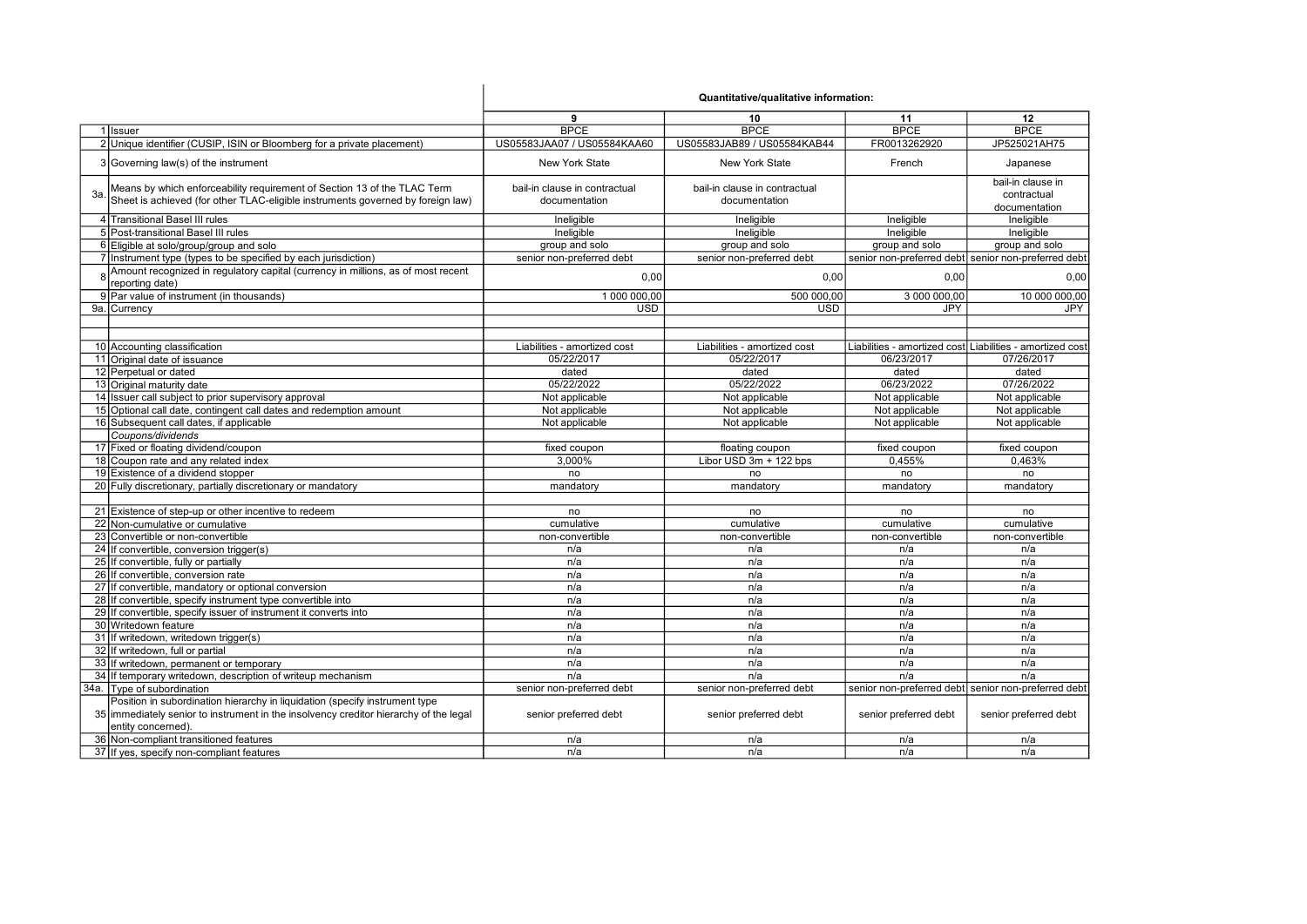|      |                                                                                                                                                             | Quantitative/qualitative information:          |                       |                                                   |                                                                                        |
|------|-------------------------------------------------------------------------------------------------------------------------------------------------------------|------------------------------------------------|-----------------------|---------------------------------------------------|----------------------------------------------------------------------------------------|
|      |                                                                                                                                                             | 13                                             | 14                    | 15                                                | 16                                                                                     |
|      | 1 Issuer                                                                                                                                                    | <b>BPCE</b>                                    | <b>BPCE</b>           | <b>BPCE</b>                                       | <b>BPCE</b>                                                                            |
|      | 2 Unique identifier (CUSIP, ISIN or Bloomberg for a private placement)                                                                                      | US05583JAC62 / US05584KAC27                    | FR0013309317          | JP525021CJ14                                      | JP525021FJ11                                                                           |
|      | 3 Governing law(s) of the instrument                                                                                                                        | New York State (United States)                 | French                | Japanese                                          | Japanese                                                                               |
| 3a   | Means by which enforceability requirement of Section 13 of the TLAC Term<br>Sheet is achieved (for other TLAC-eligible instruments governed by foreign law) | bail-in clause in contractual<br>documentation |                       | bail-in clause in<br>contractual<br>documentation | bail-in clause in<br>contractual<br>documentation                                      |
|      | 4 Transitional Basel III rules                                                                                                                              | Ineligible                                     | Ineligible            | Ineligible                                        | Ineligible                                                                             |
|      | 5 Post-transitional Basel III rules                                                                                                                         | Ineligible                                     | Ineligible            | Ineligible                                        | Ineligible                                                                             |
|      | 6 Eligible at solo/group/group and solo                                                                                                                     | group and solo                                 | group and solo        | group and solo                                    | group and solo                                                                         |
|      | 7 Instrument type (types to be specified by each jurisdiction)                                                                                              | senior non-preferred debt                      |                       |                                                   | senior non-preferred debt senior non-preferred debt senior non-preferred debt          |
|      | Amount recognized in regulatory capital (currency in millions, as of most recent<br>reporting date)                                                         | 0,00                                           | 0,00                  | 0,00                                              | 0,00                                                                                   |
|      | 9 Par value of instrument (in thousands)                                                                                                                    | 1 250 000,00                                   | 300 000,00            | 38 400 000,00                                     | 23 700 000.00                                                                          |
|      | 9a. Currency                                                                                                                                                | USD                                            | <b>EUR</b>            | <b>JPY</b>                                        | JPY                                                                                    |
|      |                                                                                                                                                             |                                                |                       |                                                   |                                                                                        |
|      | 10 Accounting classification                                                                                                                                | Liabilities - amortized cost                   |                       |                                                   | Liabilities - amortized cost Liabilities - amortized cost Liabilities - amortized cost |
|      | 11 Original date of issuance                                                                                                                                | 10/23/2017                                     | 01/11/2018            | 01/25/2018                                        | 01/25/2018                                                                             |
|      | 12 Perpetual or dated                                                                                                                                       | dated                                          | dated                 | dated                                             | dated                                                                                  |
|      | 13 Original maturity date                                                                                                                                   | 10/23/2027                                     | 01/11/2023            | 01/25/2023                                        | 01/25/2028                                                                             |
|      | 14 Issuer call subject to prior supervisory approval                                                                                                        | Not applicable                                 | Not applicable        | Not applicable                                    | Not applicable                                                                         |
|      | 15 Optional call date, contingent call dates and redemption amount                                                                                          | Not applicable                                 | Not applicable        | Not applicable                                    | Not applicable                                                                         |
|      | 16 Subsequent call dates, if applicable                                                                                                                     | Not applicable                                 | Not applicable        | Not applicable                                    | Not applicable                                                                         |
|      | Coupons/dividends                                                                                                                                           |                                                |                       |                                                   |                                                                                        |
|      | 17 Fixed or floating dividend/coupon                                                                                                                        | fixed coupon                                   | floating coupon       | fixed coupon                                      | fixed coupon                                                                           |
|      | 18 Coupon rate and any related index                                                                                                                        | 3,500%                                         | Euribor 3m + 50 bps   | 0,385%                                            | 0,734%                                                                                 |
|      | 19 Existence of a dividend stopper                                                                                                                          | no                                             |                       |                                                   |                                                                                        |
|      | 20 Fully discretionary, partially discretionary or mandatory                                                                                                |                                                | no                    | no                                                | no                                                                                     |
|      |                                                                                                                                                             | mandatory                                      | mandatory             | mandatory                                         | mandatory                                                                              |
|      | 21 Existence of step-up or other incentive to redeem                                                                                                        | no                                             | no                    | no                                                | no                                                                                     |
|      | 22 Non-cumulative or cumulative                                                                                                                             | cumulative                                     | cumulative            | cumulative                                        | cumulative                                                                             |
|      | 23 Convertible or non-convertible                                                                                                                           | non-convertible                                | non-convertible       | non-convertible                                   | non-convertible                                                                        |
|      | 24 If convertible, conversion trigger(s)                                                                                                                    | n/a                                            | n/a                   | n/a                                               | n/a                                                                                    |
|      | 25 If convertible, fully or partially                                                                                                                       | n/a                                            | n/a                   | n/a                                               | n/a                                                                                    |
|      | 26 If convertible, conversion rate                                                                                                                          | n/a                                            | n/a                   | n/a                                               | n/a                                                                                    |
|      | 27 If convertible, mandatory or optional conversion                                                                                                         | n/a                                            | n/a                   | n/a                                               | n/a                                                                                    |
|      | 28 If convertible, specify instrument type convertible into                                                                                                 | n/a                                            | n/a                   | n/a                                               | n/a                                                                                    |
|      | 29 If convertible, specify issuer of instrument it converts into                                                                                            | n/a                                            | n/a                   | n/a                                               | n/a                                                                                    |
|      | 30 Writedown feature                                                                                                                                        | n/a                                            | n/a                   | n/a                                               | n/a                                                                                    |
|      | 31 If writedown, writedown trigger(s)                                                                                                                       | n/a                                            | n/a                   | n/a                                               | n/a                                                                                    |
|      | 32 If writedown, full or partial                                                                                                                            | n/a                                            | n/a                   | n/a                                               | n/a                                                                                    |
|      | 33 If writedown, permanent or temporary                                                                                                                     | n/a                                            | n/a                   | n/a                                               | n/a                                                                                    |
|      | 34 If temporary writedown, description of writeup mechanism                                                                                                 | n/a                                            | n/a                   | n/a                                               | n/a                                                                                    |
| 34a. | Type of subordination                                                                                                                                       | senior non-preferred debt                      |                       |                                                   | senior non-preferred debt  senior non-preferred debt  senior non-preferred debt        |
|      | Position in subordination hierarchy in liquidation (specify instrument type                                                                                 |                                                |                       |                                                   |                                                                                        |
|      | 35 immediately senior to instrument in the insolvency creditor hierarchy of the legal<br>entity concerned).                                                 | senior preferred debt                          | senior preferred debt | senior preferred debt                             | senior preferred debt                                                                  |
|      | 36 Non-compliant transitioned features                                                                                                                      | n/a                                            | n/a                   | n/a                                               | n/a                                                                                    |
|      | 37 If yes, specify non-compliant features                                                                                                                   | n/a                                            | n/a                   | n/a                                               | n/a                                                                                    |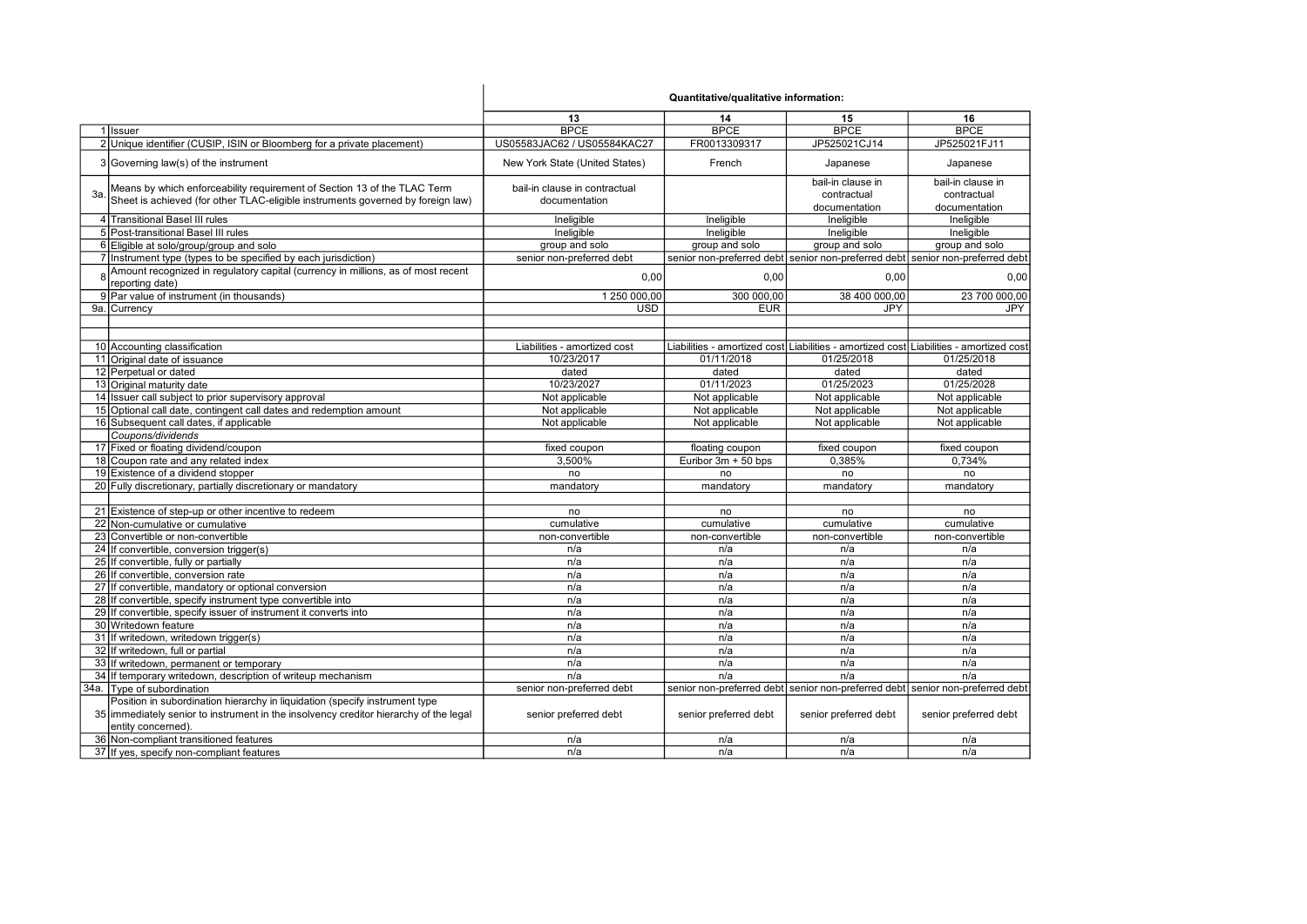|              |                                                                                       | Quantitative/qualitative information: |                       |                                                                                                                     |                       |
|--------------|---------------------------------------------------------------------------------------|---------------------------------------|-----------------------|---------------------------------------------------------------------------------------------------------------------|-----------------------|
|              |                                                                                       | 17                                    | 18                    | 19                                                                                                                  | 20                    |
|              | 1 Issuer                                                                              | <b>BPCE</b>                           | <b>BPCE</b>           | <b>BPCE</b>                                                                                                         | <b>BPCE</b>           |
|              | 2 Unique identifier (CUSIP, ISIN or Bloomberg for a private placement)                | JP525021DJ13                          | FR0013312493          | FR0013312501                                                                                                        | FR0013323672          |
|              | 3 Governing law(s) of the instrument                                                  | Japanese                              | French                | French                                                                                                              | French                |
|              | Means by which enforceability requirement of Section 13 of the TLAC Term              | bail-in clause in                     |                       |                                                                                                                     |                       |
| Зa.          |                                                                                       | contractual                           |                       |                                                                                                                     |                       |
|              | Sheet is achieved (for other TLAC-eligible instruments governed by foreign law)       | documentation                         |                       |                                                                                                                     |                       |
|              | 4 Transitional Basel III rules                                                        | Ineligible                            | Ineligible            | Ineligible                                                                                                          | Ineligible            |
|              | 5 Post-transitional Basel III rules                                                   | Ineligible                            | Ineligible            | Ineligible                                                                                                          | Ineligible            |
|              | 6 Eligible at solo/group/group and solo                                               | group and solo                        | group and solo        | group and solo                                                                                                      | group and solo        |
|              | 7 Instrument type (types to be specified by each jurisdiction)                        |                                       |                       | senior non-preferred debt senior non-preferred debt senior non-preferred debt senior non-preferred debt             |                       |
| $\mathsf{R}$ | Amount recognized in regulatory capital (currency in millions, as of most recent      |                                       |                       |                                                                                                                     |                       |
|              | reporting date)                                                                       | 0.00                                  | 0.00                  | 0.00                                                                                                                | 0.00                  |
|              | 9 Par value of instrument (in thousands)                                              | 1 100 000,00                          | 1 000 000,00          | 750 000,00                                                                                                          | 750 000,00            |
|              | 9a. Currency                                                                          | <b>JPY</b>                            | <b>EUR</b>            | <b>EUR</b>                                                                                                          | <b>EUR</b>            |
|              |                                                                                       |                                       |                       |                                                                                                                     |                       |
|              |                                                                                       |                                       |                       |                                                                                                                     |                       |
|              | 10 Accounting classification                                                          |                                       |                       | Liabilities - amortized cost Liabilities - amortized cost Liabilities - amortized cost Liabilities - amortized cost |                       |
|              | 11 Original date of issuance                                                          | 01/25/2018                            | 01/31/2018            | 01/31/2018                                                                                                          | 03/23/2018            |
|              | 12 Perpetual or dated                                                                 | dated                                 | dated                 | dated                                                                                                               | dated                 |
|              | 13 Original maturity date                                                             | 01/25/2033                            | 01/31/2024            | 01/31/2028                                                                                                          | 03/23/2023            |
|              | 14 Issuer call subject to prior supervisory approval                                  | Not applicable                        | Not applicable        | Not applicable                                                                                                      | Not applicable        |
|              | 15 Optional call date, contingent call dates and redemption amount                    | Not applicable                        | Not applicable        | Not applicable                                                                                                      | Not applicable        |
|              | 16 Subsequent call dates, if applicable                                               | Not applicable                        | Not applicable        | Not applicable                                                                                                      | Not applicable        |
|              | Coupons/dividends                                                                     |                                       |                       |                                                                                                                     |                       |
|              | 17 Fixed or floating dividend/coupon                                                  | fixed coupon                          | fixed coupon          | fixed coupon                                                                                                        | floating coupon       |
|              | 18 Coupon rate and any related index                                                  | 0.917%                                | 0.875%                | 1.625%                                                                                                              | Euribor 3m + 50 bps   |
|              | 19 Existence of a dividend stopper                                                    | no                                    | no                    | no                                                                                                                  | no                    |
|              | 20 Fully discretionary, partially discretionary or mandatory                          | mandatory                             | mandatory             | mandatory                                                                                                           | mandatory             |
|              |                                                                                       |                                       |                       |                                                                                                                     |                       |
|              | 21 Existence of step-up or other incentive to redeem                                  | no                                    | no                    | no                                                                                                                  | no                    |
|              | 22 Non-cumulative or cumulative                                                       | cumulative                            | cumulative            | cumulative                                                                                                          | cumulative            |
|              | 23 Convertible or non-convertible                                                     | non-convertible                       | non-convertible       | non-convertible                                                                                                     | non-convertible       |
|              | 24 If convertible, conversion trigger(s)                                              | n/a                                   | n/a                   | n/a                                                                                                                 | n/a                   |
|              | 25 If convertible, fully or partially                                                 | n/a                                   | n/a                   | n/a                                                                                                                 | n/a                   |
|              | 26 If convertible, conversion rate                                                    | n/a                                   | n/a                   | n/a                                                                                                                 | n/a                   |
|              | 27 If convertible, mandatory or optional conversion                                   | n/a                                   | n/a                   | n/a                                                                                                                 | n/a                   |
|              | 28 If convertible, specify instrument type convertible into                           | n/a                                   | n/a                   | n/a                                                                                                                 | n/a                   |
|              | 29 If convertible, specify issuer of instrument it converts into                      | n/a                                   | n/a                   | n/a                                                                                                                 | n/a                   |
|              | 30 Writedown feature                                                                  | n/a                                   | n/a                   | n/a                                                                                                                 | n/a                   |
|              | 31 If writedown, writedown trigger(s)                                                 | n/a                                   | n/a                   | n/a                                                                                                                 | n/a                   |
|              | 32 If writedown, full or partial                                                      | n/a                                   | n/a                   | n/a                                                                                                                 | n/a                   |
|              | 33 If writedown, permanent or temporary                                               | n/a                                   | n/a                   | n/a                                                                                                                 | n/a                   |
|              | 34 If temporary writedown, description of writeup mechanism                           | n/a                                   | n/a                   | n/a                                                                                                                 | n/a                   |
|              | 34a. Type of subordination                                                            |                                       |                       | senior non-preferred debt senior non-preferred debt senior non-preferred debt senior non-preferred debt             |                       |
|              | Position in subordination hierarchy in liquidation (specify instrument type           |                                       |                       |                                                                                                                     |                       |
|              | 35 immediately senior to instrument in the insolvency creditor hierarchy of the legal | senior preferred debt                 | senior preferred debt | senior preferred debt                                                                                               | senior preferred debt |
|              | entity concerned).                                                                    |                                       |                       |                                                                                                                     |                       |
|              | 36 Non-compliant transitioned features                                                | n/a                                   | n/a                   | n/a                                                                                                                 | n/a                   |
|              | 37 If yes, specify non-compliant features                                             | n/a                                   | n/a                   | n/a                                                                                                                 | n/a                   |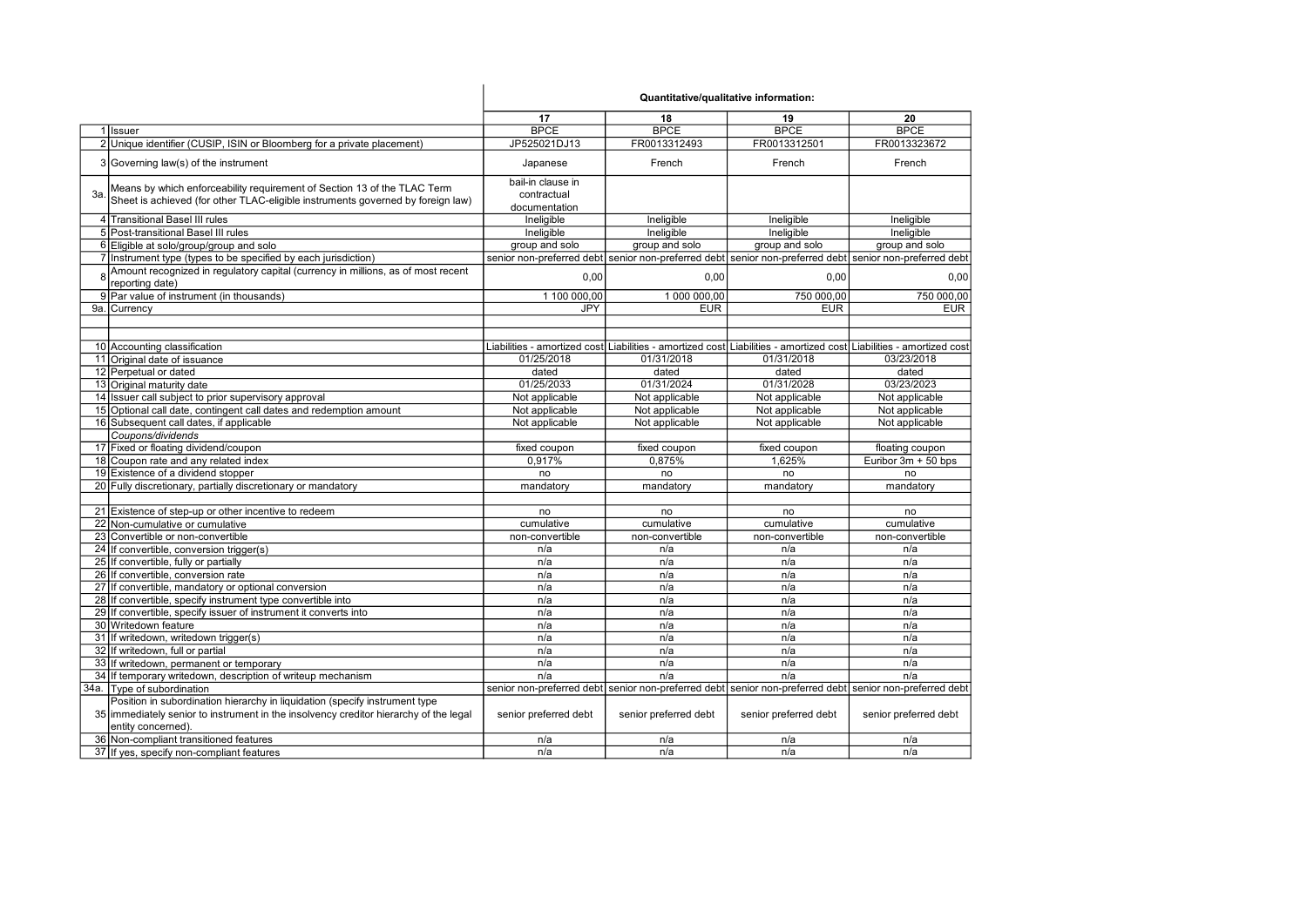|    |                                                                                       | 21                    | 22                    | 23                                                                                                                  | 24                    |
|----|---------------------------------------------------------------------------------------|-----------------------|-----------------------|---------------------------------------------------------------------------------------------------------------------|-----------------------|
|    | 1 Issuer                                                                              | <b>BPCE</b>           | <b>BPCE</b>           | <b>BPCE</b>                                                                                                         | <b>BPCE</b>           |
|    | 2 Unique identifier (CUSIP, ISIN or Bloomberg for a private placement)                | FR0013323664          | FR0013328465          | AU3CB0252625                                                                                                        | FR0013323672          |
|    |                                                                                       |                       |                       | <b>New South Wales</b>                                                                                              |                       |
|    | 3 Governing law(s) of the instrument                                                  | French                | French                | (Australia)                                                                                                         | French                |
|    |                                                                                       |                       |                       | bail-in clause in                                                                                                   |                       |
| 3a | Means by which enforceability requirement of Section 13 of the TLAC Term              |                       |                       | contractual                                                                                                         |                       |
|    | Sheet is achieved (for other TLAC-eligible instruments governed by foreign law)       |                       |                       | documentation                                                                                                       |                       |
|    | 4 Transitional Basel III rules                                                        | Ineligible            | Ineligible            | Ineligible                                                                                                          | Ineligible            |
|    | 5 Post-transitional Basel III rules                                                   | Ineligible            | Ineligible            | Ineligible                                                                                                          | Ineligible            |
|    | 6 Eligible at solo/group/group and solo                                               |                       | group and solo        | group and solo                                                                                                      | group and solo        |
|    |                                                                                       | group and solo        |                       |                                                                                                                     |                       |
|    | 7 Instrument type (types to be specified by each jurisdiction)                        |                       |                       | senior non-preferred debt  senior non-preferred debt  senior non-preferred debt  senior non-preferred debt          |                       |
|    | Amount recognized in regulatory capital (currency in millions, as of most recent      | 0,00                  | 0,00                  | 0,00                                                                                                                | 0,00                  |
|    | reporting date)                                                                       |                       |                       |                                                                                                                     |                       |
|    | 9 Par value of instrument (in thousands)                                              | 750 000,00            | 70 000,00             | 330 000,00                                                                                                          | 200 000,00            |
|    | 9a. Currency                                                                          | <b>EUR</b>            | <b>EUR</b>            | <b>AUD</b>                                                                                                          | <b>EUR</b>            |
|    |                                                                                       |                       |                       |                                                                                                                     |                       |
|    |                                                                                       |                       |                       |                                                                                                                     |                       |
|    | 10 Accounting classification                                                          |                       |                       | Liabilities - amortized cost Liabilities - amortized cost Liabilities - amortized cost Liabilities - amortized cost |                       |
|    | 11 Original date of issuance                                                          | 03/23/2018            | 04/16/2018            | 04/26/2018                                                                                                          | 05/03/2018            |
|    | 12 Perpetual or dated                                                                 | dated                 | dated                 | dated                                                                                                               | dated                 |
|    | 13 Original maturity date                                                             | 03/23/2026            | 10/16/2031            | 04/26/2028                                                                                                          | 03/23/2023            |
|    | 14 Issuer call subject to prior supervisory approval                                  | Not applicable        | Not applicable        | Not applicable                                                                                                      | Not applicable        |
|    | 15 Optional call date, contingent call dates and redemption amount                    | Not applicable        | Not applicable        | Not applicable                                                                                                      | Not applicable        |
|    | 16 Subsequent call dates, if applicable                                               | Not applicable        | Not applicable        | Not applicable                                                                                                      | Not applicable        |
|    | Coupons/dividends                                                                     |                       |                       |                                                                                                                     |                       |
|    | 17 Fixed or floating dividend/coupon                                                  | fixed coupon          | fixed coupon          | fixed coupon                                                                                                        | floating coupon       |
|    | 18 Coupon rate and any related index                                                  | 1,375%                | 2,000%                | 4,500%                                                                                                              | Euribor 3m + 50 bps   |
|    | 19 Existence of a dividend stopper                                                    | no                    | no                    | no                                                                                                                  | no                    |
|    | 20 Fully discretionary, partially discretionary or mandatory                          | mandatory             | mandatory             | mandatory                                                                                                           | mandatory             |
|    |                                                                                       |                       |                       |                                                                                                                     |                       |
|    | 21 Existence of step-up or other incentive to redeem                                  | no                    | no                    | no                                                                                                                  | no                    |
|    | 22 Non-cumulative or cumulative                                                       | cumulative            | cumulative            | cumulative                                                                                                          | cumulative            |
|    | 23 Convertible or non-convertible                                                     | non-convertible       | non-convertible       | non-convertible                                                                                                     | non-convertible       |
|    | 24 If convertible, conversion trigger(s)                                              | n/a                   | n/a                   | n/a                                                                                                                 | n/a                   |
|    | 25 If convertible, fully or partially                                                 | n/a                   | n/a                   | n/a                                                                                                                 | n/a                   |
|    | 26 If convertible, conversion rate                                                    | n/a                   | n/a                   | n/a                                                                                                                 | n/a                   |
|    | 27 If convertible, mandatory or optional conversion                                   | n/a                   | n/a                   | n/a                                                                                                                 | n/a                   |
|    | 28 If convertible, specify instrument type convertible into                           | n/a                   | n/a                   | n/a                                                                                                                 | n/a                   |
|    | 29 If convertible, specify issuer of instrument it converts into                      | n/a                   | n/a                   | n/a                                                                                                                 | n/a                   |
|    | 30 Writedown feature                                                                  | n/a                   | n/a                   | n/a                                                                                                                 | n/a                   |
|    | 31 If writedown, writedown trigger(s)                                                 | n/a                   | n/a                   | n/a                                                                                                                 | n/a                   |
|    | 32 If writedown, full or partial                                                      | n/a                   | n/a                   | n/a                                                                                                                 | n/a                   |
|    | 33 If writedown, permanent or temporary                                               | n/a                   | n/a                   | n/a                                                                                                                 | n/a                   |
|    | 34 If temporary writedown, description of writeup mechanism                           | n/a                   | n/a                   | n/a                                                                                                                 | n/a                   |
|    | 34a. Type of subordination                                                            |                       |                       | senior non-preferred debt senior non-preferred debt senior non-preferred debt senior non-preferred debt             |                       |
|    | Position in subordination hierarchy in liquidation (specify instrument type           |                       |                       |                                                                                                                     |                       |
|    | 35 immediately senior to instrument in the insolvency creditor hierarchy of the legal | senior preferred debt | senior preferred debt | senior preferred debt                                                                                               | senior preferred debt |
|    | entity concerned).                                                                    |                       |                       |                                                                                                                     |                       |
|    | 36 Non-compliant transitioned features                                                | n/a                   | n/a                   | n/a                                                                                                                 | n/a                   |
|    | 37 If yes, specify non-compliant features                                             | n/a                   | n/a                   | n/a                                                                                                                 | n/a                   |
|    |                                                                                       |                       |                       |                                                                                                                     |                       |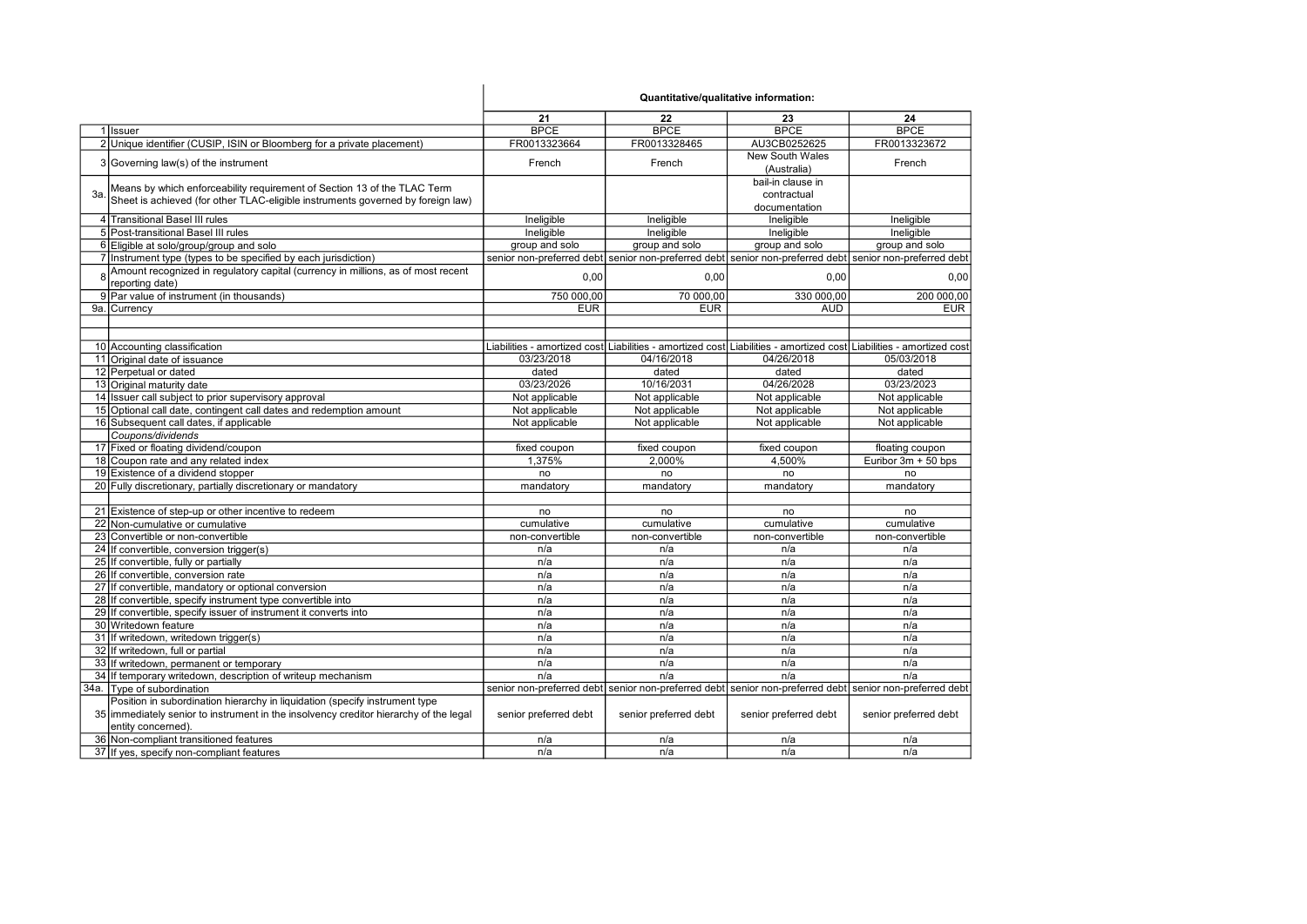|     |                                                                                                     | Quantitative/qualitative information: |                                                                                                                     |                       |                       |
|-----|-----------------------------------------------------------------------------------------------------|---------------------------------------|---------------------------------------------------------------------------------------------------------------------|-----------------------|-----------------------|
|     |                                                                                                     | 25                                    | 26                                                                                                                  | 27                    | 28                    |
|     | 1 Issuer                                                                                            | <b>BPCE</b>                           | <b>BPCE</b>                                                                                                         | <b>BPCE</b>           | <b>BPCE</b>           |
|     | 2 Unique identifier (CUSIP, ISIN or Bloomberg for a private placement)                              | FR0013332616                          | JP525021DJ70                                                                                                        | JP525021EJ79          | JP525021CJ71          |
|     | 3 Governing law(s) of the instrument                                                                | French                                | Japanese                                                                                                            | Japanese              | Japanese              |
|     | Means by which enforceability requirement of Section 13 of the TLAC Term                            |                                       | bail-in clause in                                                                                                   | bail-in clause in     | bail-in clause in     |
| Зa. | Sheet is achieved (for other TLAC-eligible instruments governed by foreign law)                     |                                       | contractual                                                                                                         | contractual           | contractual           |
|     |                                                                                                     |                                       | documentation                                                                                                       | documentation         | documentation         |
|     | 4 Transitional Basel III rules                                                                      | Ineligible                            | Ineligible                                                                                                          | Ineligible            | Ineligible            |
|     | 5 Post-transitional Basel III rules                                                                 | Ineligible                            | Ineligible                                                                                                          | Ineligible            | Ineligible            |
|     | 6 Eligible at solo/group/group and solo                                                             | group and solo                        | group and solo                                                                                                      | group and solo        | group and solo        |
|     | 7 Instrument type (types to be specified by each jurisdiction)                                      |                                       | senior non-preferred debt senior non-preferred debt senior non-preferred debt senior non-preferred debt             |                       |                       |
|     | Amount recognized in regulatory capital (currency in millions, as of most recent<br>reporting date) | 0.00                                  | 0,00                                                                                                                | 0.00                  | 0.00                  |
|     | 9 Par value of instrument (in thousands)                                                            | 420 000,00                            | 66 100 000,00                                                                                                       | 40 000 000,00         | 10 900 000,00         |
|     | 9a. Currency                                                                                        | <b>CNH</b>                            | <b>JPY</b>                                                                                                          | <b>JPY</b>            | JPY                   |
|     |                                                                                                     |                                       |                                                                                                                     |                       |                       |
|     |                                                                                                     |                                       |                                                                                                                     |                       |                       |
|     | 10 Accounting classification                                                                        |                                       | Liabilities - amortized cost Liabilities - amortized cost Liabilities - amortized cost Liabilities - amortized cost |                       |                       |
|     | 11 Original date of issuance                                                                        | 05/11/2018                            | 07/12/2018                                                                                                          | 07/12/2018            | 07/12/2018            |
|     | 12 Perpetual or dated                                                                               | dated                                 | dated                                                                                                               | dated                 | dated                 |
|     | 13 Original maturity date                                                                           | 05/11/2023                            | 07/12/2023                                                                                                          | 07/12/2028            | 07/12/2028            |
|     | 14 Issuer call subject to prior supervisory approval                                                | Not applicable                        | Not applicable                                                                                                      | Not applicable        | Not applicable        |
|     | 15 Optional call date, contingent call dates and redemption amount                                  | Not applicable                        | Not applicable                                                                                                      | Not applicable        | Not applicable        |
|     | 16 Subsequent call dates, if applicable                                                             | Not applicable                        | Not applicable                                                                                                      | Not applicable        | Not applicable        |
|     | Coupons/dividends                                                                                   |                                       |                                                                                                                     |                       |                       |
|     | 17 Fixed or floating dividend/coupon                                                                | fixed coupon                          | fixed coupon                                                                                                        | fixed coupon          | fixed coupon          |
|     | 18 Coupon rate and any related index                                                                | 4.950%                                | 0,645%                                                                                                              | 0.989%                | 0.989%                |
|     | 19 Existence of a dividend stopper                                                                  | no                                    | no                                                                                                                  | no                    | no                    |
|     | 20 Fully discretionary, partially discretionary or mandatory                                        | mandatory                             | mandatory                                                                                                           | mandatory             | mandatory             |
|     |                                                                                                     |                                       |                                                                                                                     |                       |                       |
|     | 21 Existence of step-up or other incentive to redeem                                                | no                                    | no                                                                                                                  | no                    | no                    |
|     | 22 Non-cumulative or cumulative                                                                     | cumulative                            | cumulative                                                                                                          | cumulative            | cumulative            |
|     | 23 Convertible or non-convertible                                                                   | non-convertible                       | non-convertible                                                                                                     | non-convertible       | non-convertible       |
|     | 24 If convertible, conversion trigger(s)                                                            | n/a                                   | n/a                                                                                                                 | n/a                   | n/a                   |
|     | 25 If convertible, fully or partially                                                               | n/a                                   | n/a                                                                                                                 | n/a                   | n/a                   |
|     | 26 If convertible, conversion rate                                                                  | n/a                                   | n/a                                                                                                                 | n/a                   | n/a                   |
|     | 27 If convertible, mandatory or optional conversion                                                 | n/a                                   | n/a                                                                                                                 | n/a                   | n/a                   |
|     | 28 If convertible, specify instrument type convertible into                                         | n/a                                   | n/a                                                                                                                 | n/a                   | n/a                   |
|     | 29 If convertible, specify issuer of instrument it converts into                                    | n/a                                   | n/a                                                                                                                 | n/a                   | n/a                   |
|     | 30 Writedown feature                                                                                | n/a                                   | n/a                                                                                                                 | n/a                   | n/a                   |
|     | 31 If writedown, writedown trigger(s)                                                               | n/a                                   | n/a                                                                                                                 | n/a                   | n/a                   |
|     | 32 If writedown, full or partial                                                                    | n/a                                   | n/a                                                                                                                 | n/a                   | n/a                   |
|     | 33 If writedown, permanent or temporary                                                             | n/a                                   | n/a                                                                                                                 | n/a                   | n/a                   |
|     |                                                                                                     | n/a                                   | n/a                                                                                                                 | n/a                   | n/a                   |
|     | 34 If temporary writedown, description of writeup mechanism                                         |                                       |                                                                                                                     |                       |                       |
|     | 34a. Type of subordination                                                                          |                                       | senior non-preferred debt  senior non-preferred debt  senior non-preferred debt  senior non-preferred debt          |                       |                       |
|     | Position in subordination hierarchy in liquidation (specify instrument type                         |                                       |                                                                                                                     |                       |                       |
|     | 35 immediately senior to instrument in the insolvency creditor hierarchy of the legal               | senior preferred debt                 | senior preferred debt                                                                                               | senior preferred debt | senior preferred debt |
|     | entity concerned).                                                                                  |                                       |                                                                                                                     |                       |                       |
|     | 36 Non-compliant transitioned features                                                              | n/a                                   | n/a                                                                                                                 | n/a                   | n/a                   |
|     | 37 If yes, specify non-compliant features                                                           | n/a                                   | n/a                                                                                                                 | n/a                   | n/a                   |

 $\overline{1}$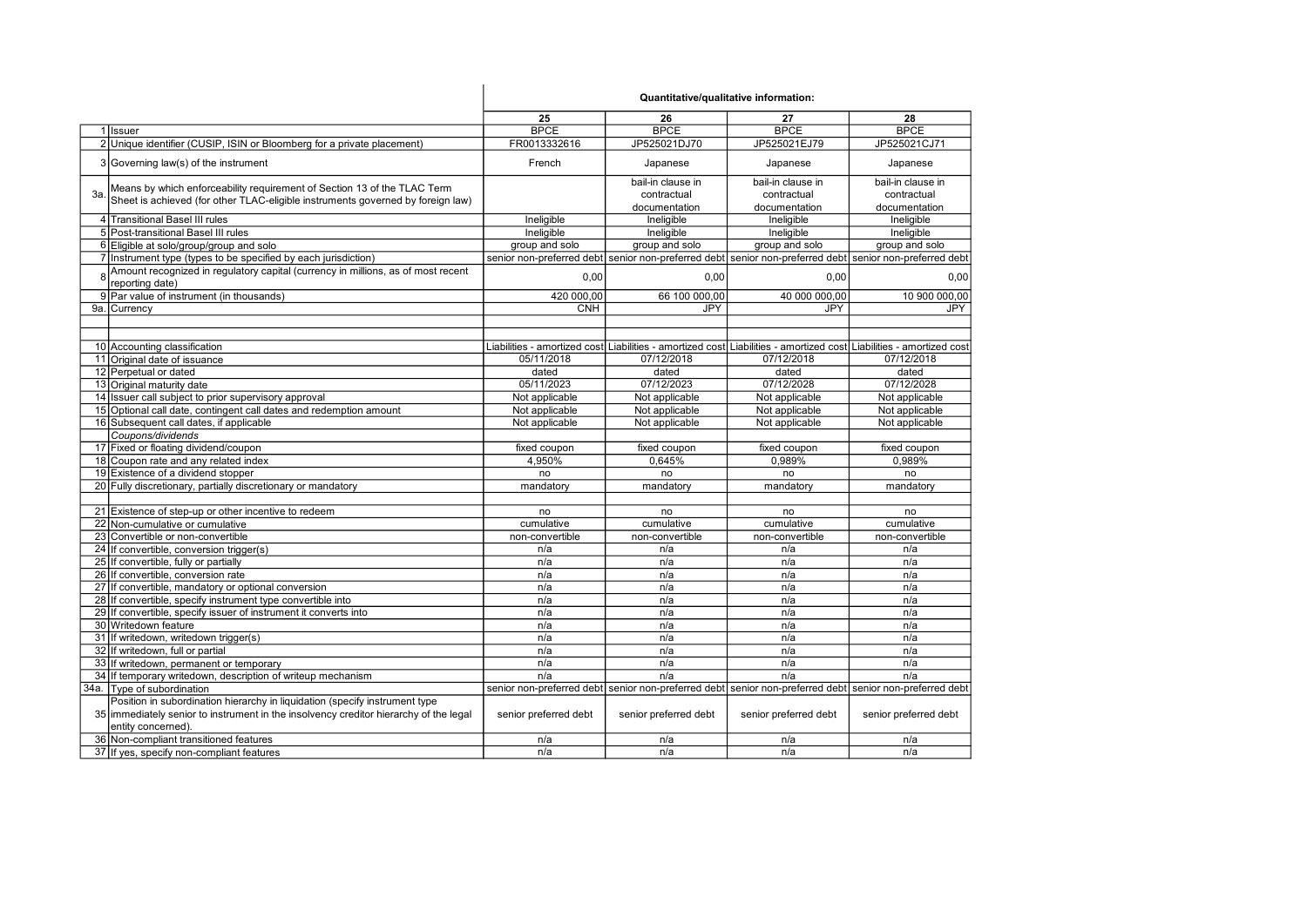|     |                                                                                                                                                                                            | Quantitative/qualitative information:          |                                                |                                                |                              |
|-----|--------------------------------------------------------------------------------------------------------------------------------------------------------------------------------------------|------------------------------------------------|------------------------------------------------|------------------------------------------------|------------------------------|
|     |                                                                                                                                                                                            | 29                                             | 30                                             | 31                                             | 32                           |
|     | 1 Issuer                                                                                                                                                                                   | <b>BPCE</b>                                    | <b>BPCE</b>                                    | <b>BPCE</b>                                    | <b>BPCE</b>                  |
|     | 2 Unique identifier (CUSIP, ISIN or Bloomberg for a private placement)                                                                                                                     | US05583JAF93 / US05584KAF57                    | US05583JAD46 / US05584KAD00                    | US05583JAE29 / US05584KAE82                    | FR0013368115                 |
|     | 3 Governing law(s) of the instrument                                                                                                                                                       | New York State (United States)                 | New York State (United States)                 | New York State (United States)                 | French                       |
| За. | Means by which enforceability requirement of Section 13 of the TLAC Term<br>Sheet is achieved (for other TLAC-eligible instruments governed by foreign law)                                | bail-in clause in contractual<br>documentation | bail-in clause in contractual<br>documentation | bail-in clause in contractual<br>documentation |                              |
|     | 4 Transitional Basel III rules                                                                                                                                                             | Ineligible                                     | Ineligible                                     | Ineligible                                     | Ineligible                   |
|     | 5 Post-transitional Basel III rules                                                                                                                                                        | Ineligible                                     | Ineligible                                     | Ineligible                                     | Ineligible                   |
|     | 6 Eligible at solo/group/group and solo                                                                                                                                                    | group and solo                                 | group and solo                                 | group and solo                                 | group and solo               |
|     | 7 Instrument type (types to be specified by each jurisdiction)                                                                                                                             | senior non-preferred debt                      | senior non-preferred debt                      | senior non-preferred debt                      | senior non-preferred debt    |
|     | 8 Amount recognized in regulatory capital (currency in millions, as of most recent<br>reporting date)                                                                                      | 0,00                                           | 0,00                                           | 0,00                                           | 0,00                         |
|     | 9 Par value of instrument (in thousands)                                                                                                                                                   | 750 000,00                                     | 500 000,00                                     | 750 000,00                                     | 13 000,00                    |
|     | 9a. Currency                                                                                                                                                                               | $\overline{USD}$                               | <b>USD</b>                                     | <b>USD</b>                                     | <b>EUR</b>                   |
|     |                                                                                                                                                                                            |                                                |                                                |                                                |                              |
|     | 10 Accounting classification                                                                                                                                                               | Liabilities - amortized cost                   | Liabilities - amortized cost                   | Liabilities - amortized cost                   | Liabilities - amortized cost |
|     | 11 Original date of issuance                                                                                                                                                               | 09/12/2018                                     | 09/12/2018                                     | 09/12/2018                                     | 09/28/2018                   |
|     | 12 Perpetual or dated                                                                                                                                                                      | dated                                          | dated                                          | dated                                          | dated                        |
|     | 13 Original maturity date                                                                                                                                                                  | 09/12/2023                                     | 09/12/2023                                     | 09/12/2028                                     | 09/28/2029                   |
|     | 14 Issuer call subject to prior supervisory approval                                                                                                                                       | Not applicable                                 | Not applicable                                 | Not applicable                                 | Not applicable               |
|     |                                                                                                                                                                                            | Not applicable                                 |                                                |                                                |                              |
|     | 15 Optional call date, contingent call dates and redemption amount                                                                                                                         |                                                | Not applicable                                 | Not applicable                                 | Not applicable               |
|     | 16 Subsequent call dates, if applicable                                                                                                                                                    | Not applicable                                 | Not applicable                                 | Not applicable                                 | Not applicable               |
|     | Coupons/dividends                                                                                                                                                                          |                                                |                                                |                                                |                              |
|     | 17 Fixed or floating dividend/coupon                                                                                                                                                       | fixed coupon                                   | floating coupon                                | fixed coupon                                   | fixed coupon                 |
|     | 18 Coupon rate and any related index                                                                                                                                                       | 4,000%                                         | Libor USD 3m + 124 bps                         | 4,625%                                         | 2,116%                       |
|     | 19 Existence of a dividend stopper                                                                                                                                                         | no                                             | no                                             | no                                             | no                           |
|     | 20 Fully discretionary, partially discretionary or mandatory                                                                                                                               | mandatory                                      | mandatory                                      | mandatory                                      | mandatory                    |
|     | 21 Existence of step-up or other incentive to redeem                                                                                                                                       | no                                             | no                                             | no                                             | no                           |
|     | 22 Non-cumulative or cumulative                                                                                                                                                            | cumulative                                     | cumulative                                     | cumulative                                     | cumulative                   |
|     | 23 Convertible or non-convertible                                                                                                                                                          | non-convertible                                | non-convertible                                | non-convertible                                | non-convertible              |
|     |                                                                                                                                                                                            |                                                |                                                |                                                |                              |
|     | 24 If convertible, conversion trigger(s)                                                                                                                                                   | n/a                                            | n/a<br>n/a                                     | n/a                                            | n/a                          |
|     | 25 If convertible, fully or partially                                                                                                                                                      | n/a<br>n/a                                     | n/a                                            | n/a                                            | n/a                          |
|     | 26 If convertible, conversion rate                                                                                                                                                         |                                                |                                                | n/a                                            | n/a                          |
|     | 27 If convertible, mandatory or optional conversion                                                                                                                                        | n/a                                            | n/a                                            | n/a                                            | n/a                          |
|     | 28 If convertible, specify instrument type convertible into                                                                                                                                | n/a                                            | n/a<br>n/a                                     | n/a                                            | n/a                          |
|     | 29 If convertible, specify issuer of instrument it converts into<br>30 Writedown feature                                                                                                   | n/a                                            | n/a                                            | n/a                                            | n/a                          |
|     |                                                                                                                                                                                            | n/a                                            |                                                | n/a                                            | n/a                          |
|     | 31 If writedown, writedown trigger(s)                                                                                                                                                      | n/a                                            | n/a                                            | n/a                                            | n/a                          |
|     | 32 If writedown, full or partial                                                                                                                                                           | n/a                                            | n/a                                            | n/a                                            | n/a                          |
|     | 33 If writedown, permanent or temporary                                                                                                                                                    | n/a                                            | n/a                                            | n/a                                            | n/a                          |
|     | 34 If temporary writedown, description of writeup mechanism                                                                                                                                | n/a                                            | n/a                                            | n/a                                            | n/a                          |
|     | 34a. Type of subordination                                                                                                                                                                 | senior non-preferred debt                      | senior non-preferred debt                      | senior non-preferred debt                      | senior non-preferred debt    |
|     | Position in subordination hierarchy in liquidation (specify instrument type<br>35 immediately senior to instrument in the insolvency creditor hierarchy of the legal<br>entity concerned). | senior preferred debt                          | senior preferred debt                          | senior preferred debt                          | senior preferred debt        |
|     | 36 Non-compliant transitioned features                                                                                                                                                     | n/a                                            | n/a                                            | n/a                                            | n/a                          |
|     | 37 If yes, specify non-compliant features                                                                                                                                                  | n/a                                            | n/a                                            | n/a                                            | n/a                          |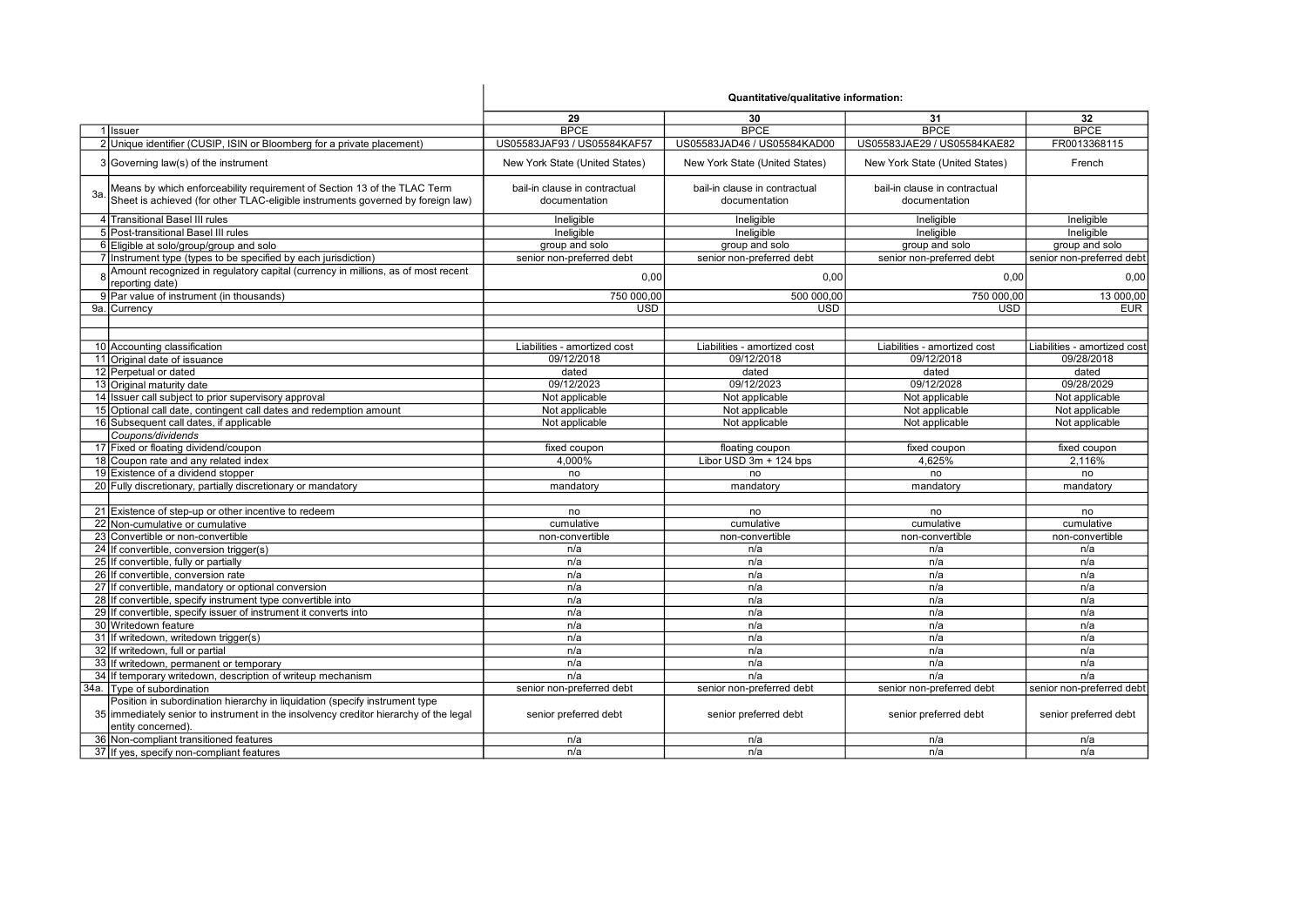|     |                                                                                                     | Quantitative/qualitative information: |                                   |                                                                                                                     |                       |
|-----|-----------------------------------------------------------------------------------------------------|---------------------------------------|-----------------------------------|---------------------------------------------------------------------------------------------------------------------|-----------------------|
|     |                                                                                                     | 33                                    | 34                                | 35                                                                                                                  | 36                    |
|     | 1 Issuer                                                                                            | <b>BPCE</b>                           | <b>BPCE</b>                       | <b>BPCE</b>                                                                                                         | <b>BPCE</b>           |
|     | 2 Unique identifier (CUSIP, ISIN or Bloomberg for a private placement)                              | FR0013368123                          | US05584KAE82                      | FR0013375623                                                                                                        | JP525021EK19          |
|     | 3 Governing law(s) of the instrument                                                                | French                                | New York State (United<br>States) | French                                                                                                              | Japanese              |
|     |                                                                                                     |                                       | bail-in clause in                 |                                                                                                                     | bail-in clause in     |
| Зa. | Means by which enforceability requirement of Section 13 of the TLAC Term                            |                                       | contractual                       |                                                                                                                     | contractual           |
|     | Sheet is achieved (for other TLAC-eligible instruments governed by foreign law)                     |                                       | documentation                     |                                                                                                                     | documentation         |
|     | 4 Transitional Basel III rules                                                                      | Ineligible                            | Ineligible                        | Ineligible                                                                                                          | Ineligible            |
|     | 5 Post-transitional Basel III rules                                                                 | Ineligible                            | Ineligible                        | Ineligible                                                                                                          | Ineligible            |
|     | 6 Eligible at solo/group/group and solo                                                             | group and solo                        | group and solo                    | group and solo                                                                                                      | group and solo        |
|     | 7 Instrument type (types to be specified by each jurisdiction)                                      |                                       |                                   | senior non-preferred debt senior non-preferred debt senior non-preferred debt senior non-preferred debt             |                       |
|     | Amount recognized in regulatory capital (currency in millions, as of most recent<br>reporting date) | 0.00                                  | 0,00                              | 0.00                                                                                                                | 0.00                  |
|     | 9 Par value of instrument (in thousands)                                                            | 50 000,00                             | 100 000,00                        | 3 000 000,00                                                                                                        | 50 000 000,00         |
|     | 9a. Currency                                                                                        | <b>EUR</b>                            | <b>USD</b>                        | <b>JPY</b>                                                                                                          | JPY                   |
|     |                                                                                                     |                                       |                                   |                                                                                                                     |                       |
|     |                                                                                                     |                                       |                                   |                                                                                                                     |                       |
|     | 10 Accounting classification                                                                        |                                       |                                   | Liabilities - amortized cost Liabilities - amortized cost Liabilities - amortized cost Liabilities - amortized cost |                       |
|     | 11 Original date of issuance                                                                        | 09/28/2018                            | 10/05/2018                        | 10/30/2018                                                                                                          | 01/25/2019            |
|     | 12 Perpetual or dated                                                                               | dated                                 | dated                             | dated                                                                                                               | dated                 |
|     | 13 Original maturity date                                                                           | 09/27/2030                            | 09/12/2028                        | 10/30/2028                                                                                                          | 01/25/2024            |
|     | 14 Issuer call subject to prior supervisory approval                                                | Not applicable                        | Not applicable                    | Not applicable                                                                                                      | Not applicable        |
|     | 15 Optional call date, contingent call dates and redemption amount                                  | Not applicable                        | Not applicable                    | Not applicable                                                                                                      | Not applicable        |
|     | 16 Subsequent call dates, if applicable                                                             | Not applicable                        | Not applicable                    | Not applicable                                                                                                      | Not applicable        |
|     | Coupons/dividends                                                                                   |                                       |                                   |                                                                                                                     |                       |
|     | 17 Fixed or floating dividend/coupon                                                                | fixed coupon                          | fixed coupon                      | fixed coupon                                                                                                        | fixed coupon          |
|     | 18 Coupon rate and any related index                                                                | 2.200%                                | 4.625%                            | 1.010%                                                                                                              | 1,258%                |
|     | 19 Existence of a dividend stopper                                                                  | no                                    | no                                | no                                                                                                                  | no                    |
|     | 20 Fully discretionary, partially discretionary or mandatory                                        | mandatory                             | mandatory                         | mandatory                                                                                                           | mandatory             |
|     |                                                                                                     |                                       |                                   |                                                                                                                     |                       |
|     | 21 Existence of step-up or other incentive to redeem                                                | no                                    | no                                | no                                                                                                                  | no                    |
|     | 22 Non-cumulative or cumulative                                                                     | cumulative                            | cumulative                        | cumulative                                                                                                          | cumulative            |
|     | 23 Convertible or non-convertible                                                                   | non-convertible                       | non-convertible                   | non-convertible                                                                                                     | non-convertible       |
|     | 24 If convertible, conversion trigger(s)                                                            | n/a                                   | n/a                               | n/a                                                                                                                 | n/a                   |
|     | 25 If convertible, fully or partially                                                               | n/a                                   | n/a                               | n/a                                                                                                                 | n/a                   |
|     | 26 If convertible, conversion rate                                                                  | n/a                                   | n/a                               | n/a                                                                                                                 | n/a                   |
|     | 27 If convertible, mandatory or optional conversion                                                 | n/a                                   | n/a                               | n/a                                                                                                                 | n/a                   |
|     | 28 If convertible, specify instrument type convertible into                                         | n/a                                   | n/a                               | n/a                                                                                                                 | n/a                   |
|     | 29 If convertible, specify issuer of instrument it converts into                                    | n/a                                   | n/a                               | n/a                                                                                                                 | n/a                   |
|     | 30 Writedown feature                                                                                | n/a                                   | n/a                               | n/a                                                                                                                 | n/a                   |
|     | 31 If writedown, writedown trigger(s)                                                               | n/a                                   | n/a                               | n/a                                                                                                                 | n/a                   |
|     | 32 If writedown, full or partial                                                                    | n/a                                   | n/a                               | n/a                                                                                                                 | n/a                   |
|     | 33 If writedown, permanent or temporary                                                             | n/a                                   | n/a                               | n/a                                                                                                                 | n/a                   |
|     | 34 If temporary writedown, description of writeup mechanism                                         | n/a                                   | n/a                               | n/a                                                                                                                 | n/a                   |
|     | 34a. Type of subordination                                                                          |                                       |                                   | senior non-preferred debt  senior non-preferred debt  senior non-preferred debt  senior non-preferred debt          |                       |
|     | Position in subordination hierarchy in liquidation (specify instrument type                         |                                       |                                   |                                                                                                                     |                       |
|     | 35 immediately senior to instrument in the insolvency creditor hierarchy of the legal               | senior preferred debt                 | senior preferred debt             | senior preferred debt                                                                                               | senior preferred debt |
|     | entity concerned).                                                                                  |                                       |                                   |                                                                                                                     |                       |
|     | 36 Non-compliant transitioned features                                                              | n/a                                   | n/a                               | n/a                                                                                                                 | n/a                   |
|     | 37 If yes, specify non-compliant features                                                           | n/a                                   | n/a                               | n/a                                                                                                                 | n/a                   |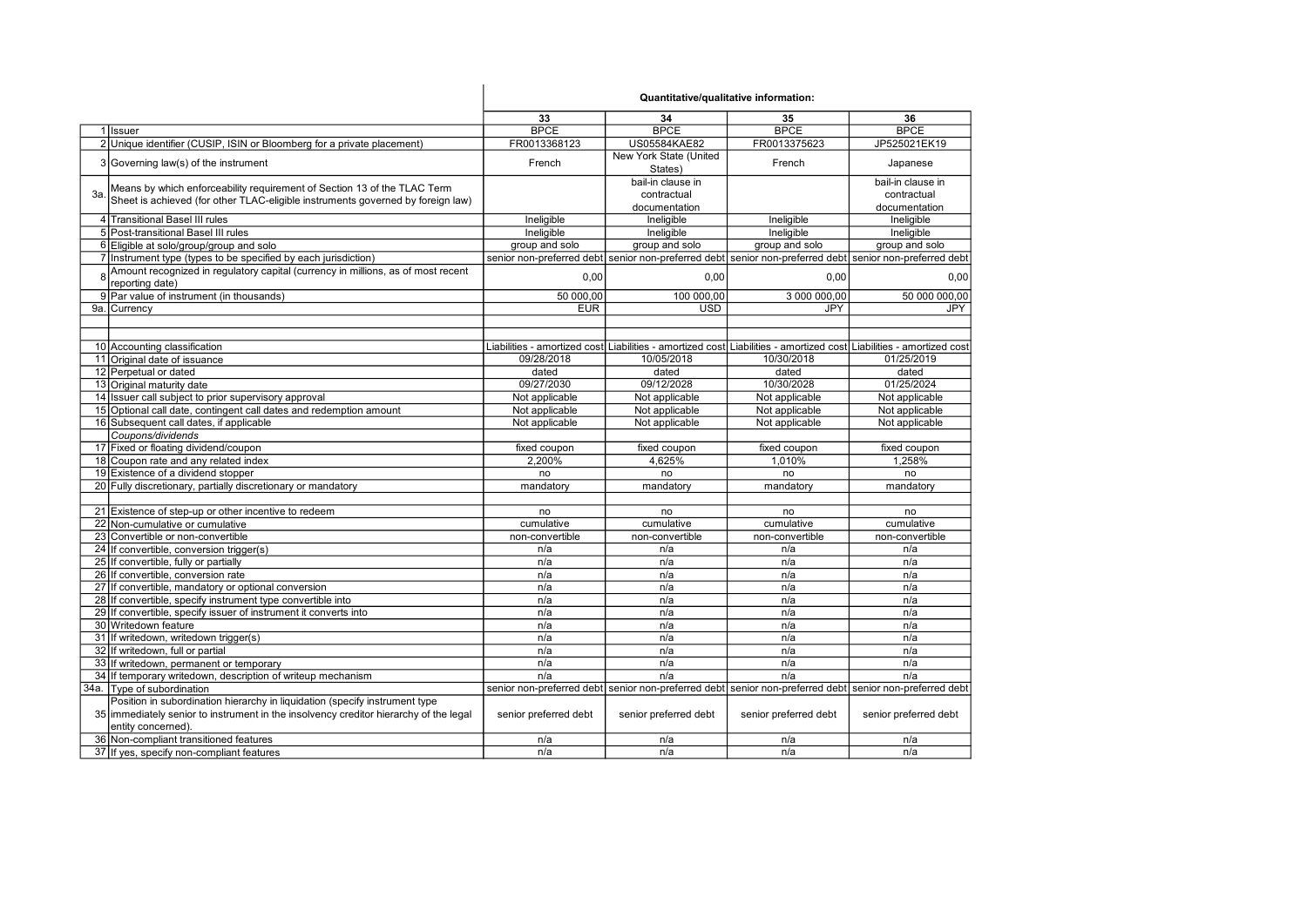|     |                                                                                       | Quantitative/qualitative information: |                       |                                                                                                                     |                       |
|-----|---------------------------------------------------------------------------------------|---------------------------------------|-----------------------|---------------------------------------------------------------------------------------------------------------------|-----------------------|
|     |                                                                                       | 37                                    | 38                    | 39                                                                                                                  | 40                    |
|     | 1 Issuer                                                                              | <b>BPCE</b>                           | <b>BPCE</b>           | <b>BPCE</b>                                                                                                         | <b>BPCE</b>           |
|     | 2 Unique identifier (CUSIP, ISIN or Bloomberg for a private placement)                | JP525021CK11                          | JP525021DK10          | FR0013398971                                                                                                        | FR0013412343          |
|     | 3 Governing law(s) of the instrument                                                  | Japanese                              | Japanese              | French                                                                                                              | French                |
|     | Means by which enforceability requirement of Section 13 of the TLAC Term              | bail-in clause in                     | bail-in clause in     |                                                                                                                     |                       |
| За. | Sheet is achieved (for other TLAC-eligible instruments governed by foreign law)       | contractual                           | contractual           |                                                                                                                     |                       |
|     |                                                                                       | documentation                         | documentation         |                                                                                                                     |                       |
|     | 4 Transitional Basel III rules                                                        | Ineligible                            | Ineligible            | Ineligible                                                                                                          | Ineligible            |
|     | 5 Post-transitional Basel III rules                                                   | Ineligible                            | Ineligible            | Ineligible                                                                                                          | Ineligible            |
|     | 6 Eligible at solo/group/group and solo                                               | group and solo                        | group and solo        | group and solo                                                                                                      | group and solo        |
|     | 7 Instrument type (types to be specified by each jurisdiction)                        |                                       |                       | senior non-preferred debt senior non-preferred debt senior non-preferred debt senior non-preferred debt             |                       |
|     | Amount recognized in regulatory capital (currency in millions, as of most recent      |                                       |                       |                                                                                                                     |                       |
| R   | reporting date)                                                                       | 0,00                                  | 0,00                  | 0,00                                                                                                                | 0,00                  |
|     | 9 Par value of instrument (in thousands)                                              | 66 200 000,00                         | 25 000 000,00         | 10 000 000,00                                                                                                       | 1 000 000,00          |
|     | 9a. Currency                                                                          | <b>JPY</b>                            | JPY                   | <b>JPY</b>                                                                                                          | <b>EUR</b>            |
|     |                                                                                       |                                       |                       |                                                                                                                     |                       |
|     |                                                                                       |                                       |                       |                                                                                                                     |                       |
|     | 10 Accounting classification                                                          |                                       |                       | Liabilities - amortized cost Liabilities - amortized cost Liabilities - amortized cost Liabilities - amortized cost |                       |
|     | 11 Original date of issuance                                                          | 01/25/2019                            | 01/25/2019            | 01/30/2019                                                                                                          | 04/01/2019            |
|     | 12 Perpetual or dated                                                                 | dated                                 | dated                 | dated                                                                                                               | dated                 |
|     | 13 Original maturity date                                                             | 01/25/2024                            | 01/25/2029            | 01/30/2034                                                                                                          | 04/01/2025            |
|     | 14 Issuer call subject to prior supervisory approval                                  | Not applicable                        | Not applicable        | Not applicable                                                                                                      | Not applicable        |
|     | 15 Optional call date, contingent call dates and redemption amount                    | Not applicable                        | Not applicable        | Not applicable                                                                                                      | Not applicable        |
|     | 16 Subsequent call dates, if applicable                                               | Not applicable                        | Not applicable        | Not applicable                                                                                                      | Not applicable        |
|     | Coupons/dividends                                                                     |                                       |                       |                                                                                                                     |                       |
|     | 17 Fixed or floating dividend/coupon                                                  | fixed coupon                          | fixed coupon          | fixed coupon                                                                                                        | fixed coupon          |
|     | 18 Coupon rate and any related index                                                  | 1,258%                                | 1,499%                | 1,723%                                                                                                              | 1,000%                |
|     | 19 Existence of a dividend stopper                                                    | no                                    | no                    | no                                                                                                                  | no                    |
|     | 20 Fully discretionary, partially discretionary or mandatory                          | mandatory                             | mandatory             | mandatory                                                                                                           | mandatory             |
|     |                                                                                       |                                       |                       |                                                                                                                     |                       |
|     | 21 Existence of step-up or other incentive to redeem                                  | no                                    | no                    | no                                                                                                                  | no                    |
|     | 22 Non-cumulative or cumulative                                                       | cumulative                            | cumulative            | cumulative                                                                                                          | cumulative            |
|     | 23 Convertible or non-convertible                                                     | non-convertible                       | non-convertible       | non-convertible                                                                                                     | non-convertible       |
|     | 24 If convertible, conversion trigger(s)                                              | n/a                                   | n/a                   | n/a                                                                                                                 | n/a                   |
|     | 25 If convertible, fully or partially                                                 | n/a                                   | n/a                   | n/a                                                                                                                 | n/a                   |
|     | 26 If convertible, conversion rate                                                    | n/a                                   | n/a                   | n/a                                                                                                                 | n/a                   |
|     | 27 If convertible, mandatory or optional conversion                                   | n/a                                   | n/a                   | n/a                                                                                                                 | n/a                   |
|     | 28 If convertible, specify instrument type convertible into                           | n/a                                   | n/a                   | n/a                                                                                                                 | n/a                   |
|     | 29 If convertible, specify issuer of instrument it converts into                      | n/a                                   | n/a                   | n/a                                                                                                                 | n/a                   |
|     | 30 Writedown feature                                                                  | n/a                                   | n/a                   | n/a                                                                                                                 | n/a                   |
|     | 31 If writedown, writedown trigger(s)                                                 | n/a                                   | n/a                   | n/a                                                                                                                 | n/a                   |
|     | 32 If writedown, full or partial                                                      | n/a                                   | n/a                   | n/a                                                                                                                 | n/a                   |
|     | 33 If writedown, permanent or temporary                                               | n/a                                   | n/a                   | n/a                                                                                                                 | n/a                   |
|     | 34 If temporary writedown, description of writeup mechanism                           | n/a                                   | n/a                   | n/a                                                                                                                 | n/a                   |
|     | 34a. Type of subordination                                                            |                                       |                       | senior non-preferred debt senior non-preferred debt senior non-preferred debt senior non-preferred debt             |                       |
|     | Position in subordination hierarchy in liquidation (specify instrument type           |                                       |                       |                                                                                                                     |                       |
|     | 35 immediately senior to instrument in the insolvency creditor hierarchy of the legal | senior preferred debt                 | senior preferred debt | senior preferred debt                                                                                               | senior preferred debt |
|     | entity concerned).                                                                    |                                       |                       |                                                                                                                     |                       |
|     | 36 Non-compliant transitioned features                                                | n/a                                   | n/a                   | n/a                                                                                                                 | n/a                   |
|     | 37 If yes, specify non-compliant features                                             | n/a                                   | n/a                   | n/a                                                                                                                 | n/a                   |
|     |                                                                                       |                                       |                       |                                                                                                                     |                       |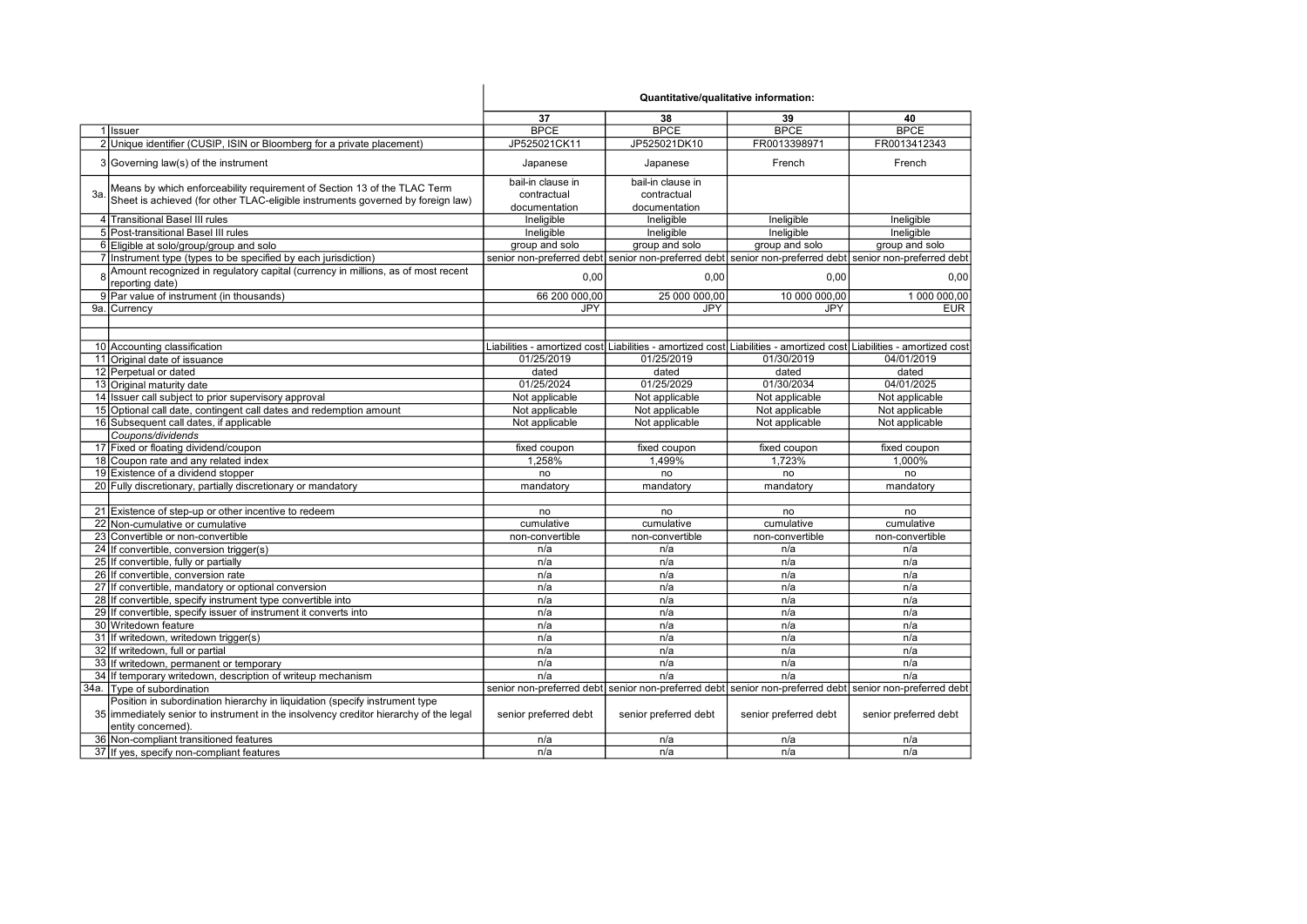|     |                                                                                                                                                                                            | 41                    | 42                                                                                                                  | 43                    | 44                    |
|-----|--------------------------------------------------------------------------------------------------------------------------------------------------------------------------------------------|-----------------------|---------------------------------------------------------------------------------------------------------------------|-----------------------|-----------------------|
|     | 1 Issuer                                                                                                                                                                                   | <b>BPCE</b>           | <b>BPCE</b>                                                                                                         | <b>BPCE</b>           | <b>BPCE</b>           |
|     | 2 Unique identifier (CUSIP, ISIN or Bloomberg for a private placement)                                                                                                                     | FR0013426921          | FR0013426939                                                                                                        | FR0013426954          | FR0013429073          |
|     | 3 Governing law(s) of the instrument                                                                                                                                                       | French                | French                                                                                                              | French                | French                |
| За. | Means by which enforceability requirement of Section 13 of the TLAC Term<br>Sheet is achieved (for other TLAC-eligible instruments governed by foreign law)                                |                       |                                                                                                                     |                       |                       |
|     | 4 Transitional Basel III rules                                                                                                                                                             | Ineligible            | Ineligible                                                                                                          | Ineligible            | Ineligible            |
|     | 5 Post-transitional Basel III rules                                                                                                                                                        | Ineligible            | Ineligible                                                                                                          | Ineligible            | Ineligible            |
|     | 6 Eligible at solo/group/group and solo                                                                                                                                                    | group and solo        | group and solo                                                                                                      | group and solo        | group and solo        |
|     | 7 Instrument type (types to be specified by each jurisdiction)                                                                                                                             |                       | senior non-preferred debt  senior non-preferred debt  senior non-preferred debt  senior non-preferred debt          |                       |                       |
|     | Amount recognized in regulatory capital (currency in millions, as of most recent<br>reporting date)                                                                                        | 0,00                  | 0,00                                                                                                                | 0,00                  | 0,00                  |
|     | 9 Par value of instrument (in thousands)                                                                                                                                                   | 36 000 000,00         | 4 500 000,00                                                                                                        | 15 100 000,00         | 1 250 000,00          |
|     | 9a. Currency                                                                                                                                                                               | JPY                   | <b>JPY</b>                                                                                                          | <b>JPY</b>            | <b>EUR</b>            |
|     |                                                                                                                                                                                            |                       |                                                                                                                     |                       |                       |
|     |                                                                                                                                                                                            |                       |                                                                                                                     |                       |                       |
|     | 10 Accounting classification                                                                                                                                                               |                       | Liabilities - amortized cost Liabilities - amortized cost Liabilities - amortized cost Liabilities - amortized cost |                       |                       |
|     | 11 Original date of issuance                                                                                                                                                               | 06/24/2019            | 06/24/2019                                                                                                          | 06/24/2019            | 06/26/2019            |
|     | 12 Perpetual or dated                                                                                                                                                                      | dated                 | dated                                                                                                               | dated                 | dated                 |
|     | 13 Original maturity date                                                                                                                                                                  | 06/24/2024            | 06/24/2026                                                                                                          | 06/22/2029            | 09/26/2024            |
|     | 14 Issuer call subject to prior supervisory approval                                                                                                                                       | Not applicable        | Not applicable                                                                                                      | Not applicable        | Not applicable        |
|     | 15 Optional call date, contingent call dates and redemption amount                                                                                                                         | Not applicable        | Not applicable                                                                                                      | Not applicable        | Not applicable        |
|     | 16 Subsequent call dates, if applicable                                                                                                                                                    | Not applicable        | Not applicable                                                                                                      | Not applicable        | Not applicable        |
|     | Coupons/dividends                                                                                                                                                                          |                       |                                                                                                                     |                       |                       |
|     | 17 Fixed or floating dividend/coupon                                                                                                                                                       | fixed coupon          | fixed coupon                                                                                                        | fixed coupon          | fixed coupon          |
|     | 18 Coupon rate and any related index                                                                                                                                                       | 0,562%                | 0,634%                                                                                                              | 0,794%                | 0.625%                |
|     | 19 Existence of a dividend stopper                                                                                                                                                         | no                    | no                                                                                                                  | no                    | no                    |
|     | 20 Fully discretionary, partially discretionary or mandatory                                                                                                                               | mandatory             | mandatory                                                                                                           | mandatory             | mandatory             |
|     |                                                                                                                                                                                            |                       |                                                                                                                     |                       |                       |
|     | 21 Existence of step-up or other incentive to redeem                                                                                                                                       | no                    | no                                                                                                                  | no                    | no                    |
|     | 22 Non-cumulative or cumulative                                                                                                                                                            | cumulative            | cumulative                                                                                                          | cumulative            | cumulative            |
|     | 23 Convertible or non-convertible                                                                                                                                                          | non-convertible       | non-convertible                                                                                                     | non-convertible       | non-convertible       |
|     | 24 If convertible, conversion trigger(s)                                                                                                                                                   | n/a                   | n/a                                                                                                                 | n/a                   | n/a                   |
|     | 25 If convertible, fully or partially                                                                                                                                                      | n/a                   | n/a                                                                                                                 | n/a                   | n/a                   |
|     | 26 If convertible, conversion rate                                                                                                                                                         | n/a                   | n/a                                                                                                                 | n/a                   | n/a                   |
|     | 27 If convertible, mandatory or optional conversion                                                                                                                                        | n/a                   | n/a                                                                                                                 | n/a                   | n/a                   |
|     | 28 If convertible, specify instrument type convertible into                                                                                                                                | n/a                   | n/a                                                                                                                 | n/a                   | n/a                   |
|     | 29 If convertible, specify issuer of instrument it converts into                                                                                                                           | n/a                   | n/a                                                                                                                 | n/a                   | n/a                   |
|     | 30 Writedown feature                                                                                                                                                                       | n/a                   | n/a                                                                                                                 | n/a                   | n/a                   |
|     | 31 If writedown, writedown trigger(s)                                                                                                                                                      | n/a                   | n/a                                                                                                                 | n/a                   | n/a                   |
|     | 32 If writedown, full or partial                                                                                                                                                           | n/a                   | n/a                                                                                                                 | n/a                   | n/a                   |
|     | 33 If writedown, permanent or temporary                                                                                                                                                    | n/a                   | n/a                                                                                                                 | n/a                   | n/a                   |
|     | 34 If temporary writedown, description of writeup mechanism                                                                                                                                | n/a                   | n/a                                                                                                                 | n/a                   | n/a                   |
|     | 34a. Type of subordination                                                                                                                                                                 |                       | senior non-preferred debt  senior non-preferred debt  senior non-preferred debt  senior non-preferred debt          |                       |                       |
|     | Position in subordination hierarchy in liquidation (specify instrument type<br>35 immediately senior to instrument in the insolvency creditor hierarchy of the legal<br>entity concerned). | senior preferred debt | senior preferred debt                                                                                               | senior preferred debt | senior preferred debt |
|     | 36 Non-compliant transitioned features                                                                                                                                                     | n/a                   | n/a                                                                                                                 | n/a                   | n/a                   |
|     | 37 If yes, specify non-compliant features                                                                                                                                                  | n/a                   | n/a                                                                                                                 | n/a                   | n/a                   |
|     |                                                                                                                                                                                            |                       |                                                                                                                     |                       |                       |

Quantitative/qualitative information: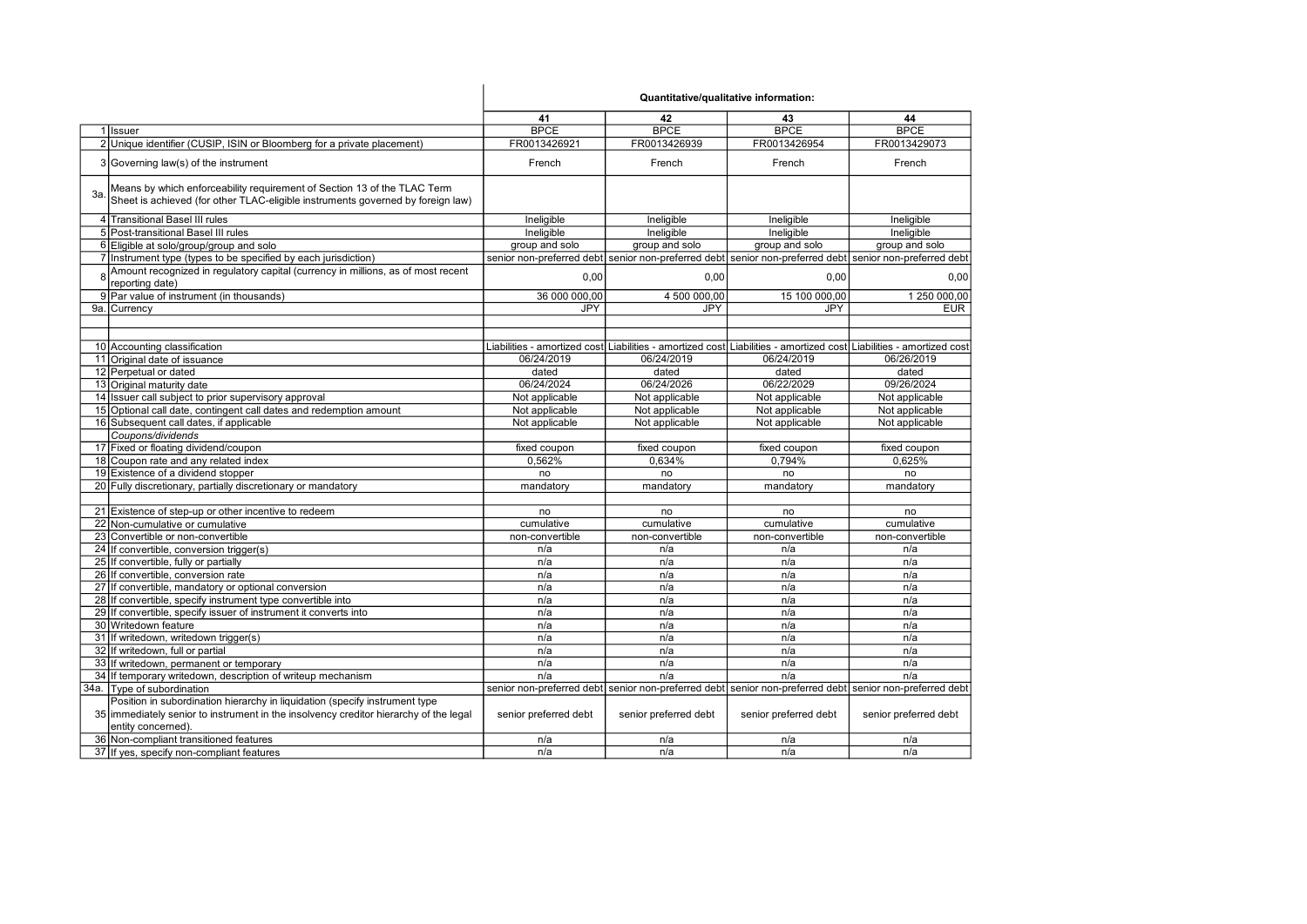| Quantitative/qualitative information: |  |
|---------------------------------------|--|
|---------------------------------------|--|

|                                                                                       | 45                    | 46                    | 47                                                                                     | 48                            |
|---------------------------------------------------------------------------------------|-----------------------|-----------------------|----------------------------------------------------------------------------------------|-------------------------------|
| 1 Issuer                                                                              | <b>BPCE</b>           | <b>BPCE</b>           | <b>BPCE</b>                                                                            | <b>BPCE</b>                   |
| 2 Unique identifier (CUSIP, ISIN or Bloomberg for a private placement)                | FR0013412343          | FR0013455540          | JP525021CKC7                                                                           | JP525021DKC5                  |
| 3 Governing law(s) of the instrument                                                  | French                | French                | Japanese                                                                               | Japanese                      |
| Means by which enforceability requirement of Section 13 of the TLAC Term              |                       |                       | bail-in clause in                                                                      | bail-in clause in contractual |
| 3a<br>Sheet is achieved (for other TLAC-eligible instruments governed by foreign law) |                       |                       | contractual                                                                            | documentation                 |
|                                                                                       |                       |                       | documentation                                                                          |                               |
| 4 Transitional Basel III rules                                                        | Ineligible            | Ineligible            | Ineligible                                                                             | Ineligible                    |
| 5 Post-transitional Basel III rules                                                   | Ineligible            | Ineligible            | Ineligible                                                                             | Ineligible                    |
| 6 Eligible at solo/group/group and solo                                               | group and solo        | group and solo        | group and solo                                                                         | group and solo                |
| 7 Instrument type (types to be specified by each jurisdiction)                        |                       |                       | senior non-preferred debt senior non-preferred debt senior non-preferred debt          | senior non-preferred debt     |
| Amount recognized in regulatory capital (currency in millions, as of most recent      | 0,00                  | 0,00                  | 0,00                                                                                   | 0,00                          |
| reporting date)                                                                       |                       |                       |                                                                                        |                               |
| 9 Par value of instrument (in thousands)                                              | 50 000,00             | 1 000 000,00          | 46 500 000,00                                                                          | 7 100 000,00                  |
| 9a. Currency                                                                          | <b>EUR</b>            | <b>EUR</b>            | JPY                                                                                    | <b>JPY</b>                    |
|                                                                                       |                       |                       |                                                                                        |                               |
|                                                                                       |                       |                       |                                                                                        |                               |
| 10 Accounting classification                                                          |                       |                       | Liabilities - amortized cost Liabilities - amortized cost Liabilities - amortized cost | Liabilities - amortized cost  |
| 11 Original date of issuance                                                          | 09/09/2019            | 10/24/2019            | 12/12/2019                                                                             | 12/12/2019                    |
| 12 Perpetual or dated                                                                 | dated                 | dated                 | dated                                                                                  | dated                         |
| 13 Original maturity date                                                             | 04/01/2025            | 02/24/2027            | 12/12/2024                                                                             | 12/12/2029                    |
| 14 Issuer call subject to prior supervisory approval                                  | Not applicable        | Not applicable        | Not applicable                                                                         | Not applicable                |
| 15 Optional call date, contingent call dates and redemption amount                    | Not applicable        | Not applicable        | Not applicable                                                                         | Not applicable                |
| 16 Subsequent call dates, if applicable                                               | Not applicable        | Not applicable        | Not applicable                                                                         | Not applicable                |
| Coupons/dividends                                                                     |                       |                       |                                                                                        |                               |
| 17 Fixed or floating dividend/coupon                                                  | fixed coupon          | fixed coupon          | fixed coupon                                                                           | fixed coupon                  |
| 18 Coupon rate and any related index                                                  | 1.000%                | 0,500%                | 0,499%                                                                                 | 0.683%                        |
| 19 Existence of a dividend stopper                                                    | no                    | no                    | no                                                                                     | no                            |
| 20 Fully discretionary, partially discretionary or mandatory                          | mandatory             | mandatory             | mandatory                                                                              | mandatory                     |
|                                                                                       |                       |                       |                                                                                        |                               |
| 21 Existence of step-up or other incentive to redeem                                  | no                    | no                    | no                                                                                     | no                            |
| 22 Non-cumulative or cumulative                                                       | cumulative            | cumulative            | cumulative                                                                             | cumulative                    |
| 23 Convertible or non-convertible                                                     | non-convertible       | non-convertible       | non-convertible                                                                        | non-convertible               |
| 24 If convertible, conversion trigger(s)                                              | n/a                   | n/a                   | n/a                                                                                    | n/a                           |
| 25 If convertible, fully or partially                                                 | n/a                   | n/a                   | n/a                                                                                    | n/a                           |
| 26 If convertible, conversion rate                                                    | n/a                   | n/a                   | n/a                                                                                    | n/a                           |
| 27 If convertible, mandatory or optional conversion                                   | n/a                   | n/a                   | n/a                                                                                    | n/a                           |
| 28 If convertible, specify instrument type convertible into                           | n/a                   | n/a                   | n/a                                                                                    | n/a                           |
| 29 If convertible, specify issuer of instrument it converts into                      | n/a                   | n/a                   | n/a                                                                                    | n/a                           |
| 30 Writedown feature                                                                  | n/a                   | n/a                   | n/a                                                                                    | n/a                           |
| 31 If writedown, writedown trigger(s)                                                 | n/a                   | n/a                   | n/a                                                                                    | n/a                           |
| 32 If writedown, full or partial                                                      | n/a                   | n/a                   | n/a                                                                                    | n/a                           |
| 33 If writedown, permanent or temporary                                               | n/a                   | n/a                   | n/a                                                                                    | n/a                           |
| 34 If temporary writedown, description of writeup mechanism                           | n/a                   | n/a                   | n/a                                                                                    | n/a                           |
| 34a. Type of subordination                                                            |                       |                       | senior non-preferred debt senior non-preferred debt senior non-preferred debt          | senior non-preferred debt     |
| Position in subordination hierarchy in liquidation (specify instrument type           |                       |                       |                                                                                        |                               |
| 35 immediately senior to instrument in the insolvency creditor hierarchy of the legal | senior preferred debt | senior preferred debt | senior preferred debt                                                                  | senior preferred debt         |
| entity concerned).                                                                    |                       |                       |                                                                                        |                               |
| 36 Non-compliant transitioned features                                                | n/a                   | n/a                   | n/a                                                                                    | n/a                           |
| 37 If yes, specify non-compliant features                                             | n/a                   | n/a                   | n/a                                                                                    | n/a                           |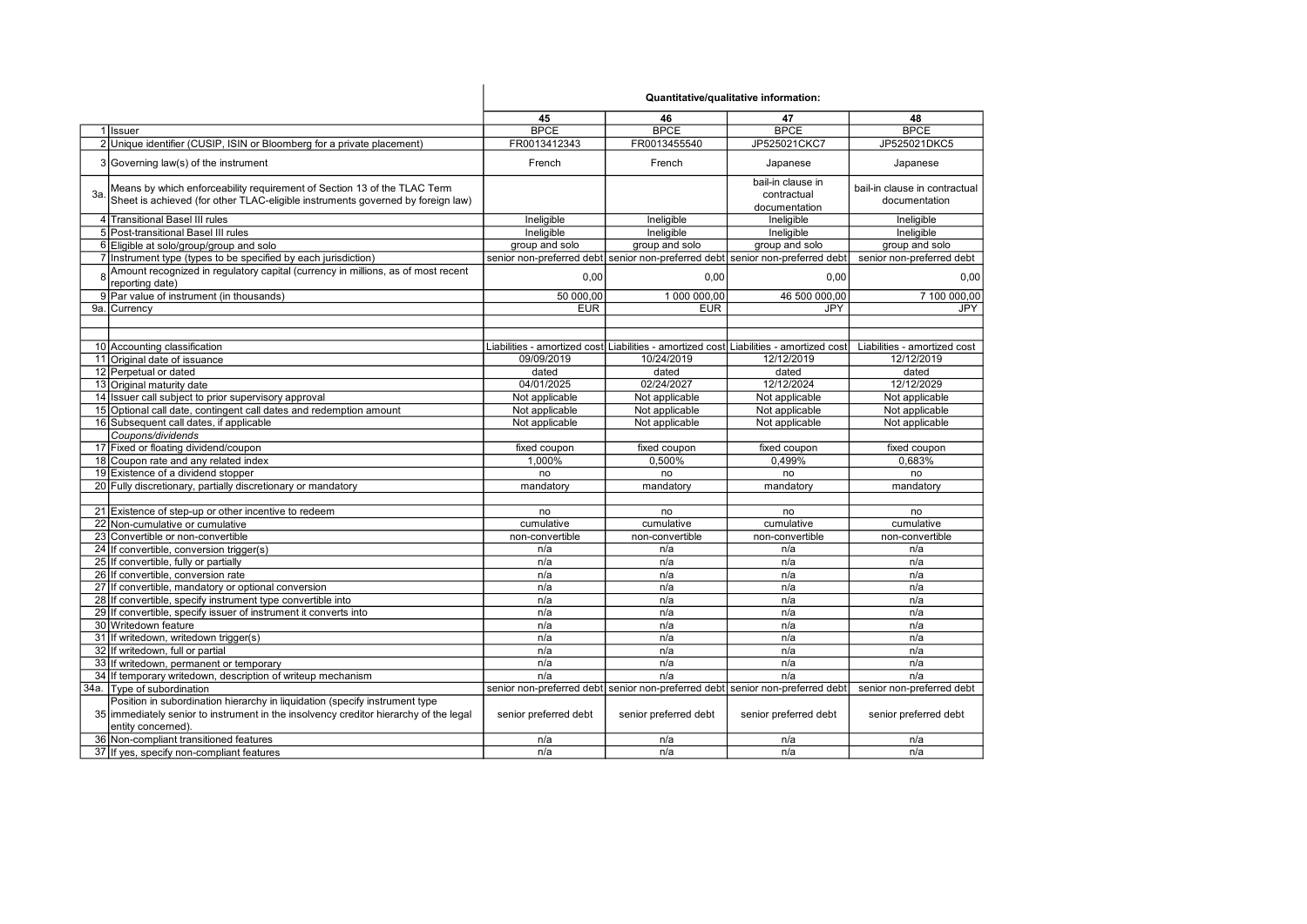|     |                                                                                                                                                             | Quantitative/qualitative information:          |                                    |                                                |                              |
|-----|-------------------------------------------------------------------------------------------------------------------------------------------------------------|------------------------------------------------|------------------------------------|------------------------------------------------|------------------------------|
|     |                                                                                                                                                             | 49                                             | 50                                 | 51                                             | 52                           |
|     | 1 Issuer                                                                                                                                                    | <b>BPCE</b>                                    | <b>BPCE</b>                        | <b>BPCE</b>                                    | <b>BPCE</b>                  |
|     | 2 Unique identifier (CUSIP, ISIN or Bloomberg for a private placement)                                                                                      | US05583JAG76 / US05584KAG31                    | FR0013534674                       | US05583JAH59 / US05584KAH14                    | FR00140004R7                 |
|     | 3 Governing law(s) of the instrument                                                                                                                        | New York State (United States)                 | French                             | New York State (United States)                 | French                       |
| За. | Means by which enforceability requirement of Section 13 of the TLAC Term<br>Sheet is achieved (for other TLAC-eligible instruments governed by foreign law) | bail-in clause in contractual<br>documentation |                                    | bail-in clause in contractual<br>documentation |                              |
|     | 4 Transitional Basel III rules                                                                                                                              | Ineligible                                     | Ineligible                         | Ineligible                                     | Ineligible                   |
|     | 5 Post-transitional Basel III rules                                                                                                                         | Ineligible                                     | Ineligible                         | Ineligible                                     | Ineligible                   |
|     | 6 Eligible at solo/group/group and solo                                                                                                                     | group and solo                                 | group and solo                     | group and solo                                 | group and solo               |
|     | 7 Instrument type (types to be specified by each jurisdiction)                                                                                              | senior non-preferred debt                      | senior non-preferred debt          | senior non-preferred debt                      | senior non-preferred debt    |
|     | 8 Amount recognized in regulatory capital (currency in millions, as of most recent                                                                          | 0,00                                           | 0,00                               | 0,00                                           | 0,00                         |
|     | reporting date)                                                                                                                                             |                                                |                                    |                                                |                              |
|     | 9 Par value of instrument (in thousands)                                                                                                                    | 1 250 000,00                                   | 1 250 000,00                       | 1 350 000,00                                   | 200 000.00                   |
|     | 9a. Currency                                                                                                                                                | <b>USD</b>                                     | <b>EUR</b>                         | <b>USD</b>                                     | <b>USD</b>                   |
|     |                                                                                                                                                             |                                                |                                    |                                                |                              |
|     |                                                                                                                                                             |                                                |                                    |                                                |                              |
|     | 10 Accounting classification                                                                                                                                | Liabilities - amortized cost                   | Liabilities - amortized cost       | Liabilities - amortized cost                   | Liabilities - amortized cost |
|     | 11 Original date of issuance                                                                                                                                | 01/14/2020                                     | 09/15/2020                         | 10/06/2020                                     | 10/13/2020                   |
|     | 12 Perpetual or dated                                                                                                                                       | dated                                          | dated                              | dated                                          | dated                        |
|     | 13 Original maturity date                                                                                                                                   | 01/14/2025                                     | 09/15/2027                         | 10/06/2026                                     | 10/13/2027                   |
|     | 14 Issuer call subject to prior supervisory approval                                                                                                        | Not applicable                                 | Applicable                         | Applicable                                     | Not applicable               |
|     | 15 Optional call date, contingent call dates and redemption amount                                                                                          | Not applicable                                 | 09/15/2026; at par                 | 10/06/2025; at par                             | Not applicable               |
|     | 16 Subsequent call dates, if applicable                                                                                                                     | Not applicable                                 | Not applicable                     | Not applicable                                 | Not applicable               |
|     | Coupons/dividends                                                                                                                                           |                                                |                                    |                                                |                              |
|     | 17 Fixed or floating dividend/coupon                                                                                                                        | fixed coupon                                   | fixed coupon / floating coupon     | fixed coupon / floating coupon                 | fixed coupon                 |
|     | 18 Coupon rate and any related index                                                                                                                        | 2.375%                                         | 0.500% / 3 months Euribor + 100bps | 1.652% / SOFR compound                         | 1.826%                       |
|     | 19 Existence of a dividend stopper                                                                                                                          | no                                             | no                                 | no                                             | no                           |
|     | 20 Fully discretionary, partially discretionary or mandatory                                                                                                | mandatory                                      | mandatory                          | mandatory                                      | mandatory                    |
|     |                                                                                                                                                             |                                                |                                    |                                                |                              |
|     | 21 Existence of step-up or other incentive to redeem                                                                                                        | no                                             | no                                 | no                                             | no                           |
|     | 22 Non-cumulative or cumulative                                                                                                                             | cumulative                                     | cumulative                         | cumulative                                     | cumulative                   |
|     | 23 Convertible or non-convertible                                                                                                                           | non-convertible                                | non-convertible                    | non-convertible                                | non-convertible              |
|     | 24 If convertible, conversion trigger(s)                                                                                                                    | n/a                                            | n/a                                | n/a                                            | n/a                          |
|     | 25 If convertible, fully or partially                                                                                                                       | n/a                                            | n/a                                | n/a                                            | n/a                          |
|     | 26 If convertible, conversion rate                                                                                                                          | n/a                                            | n/a                                | n/a                                            | n/a                          |
|     | 27 If convertible, mandatory or optional conversion                                                                                                         | n/a                                            | n/a                                | n/a                                            | n/a                          |
|     | 28 If convertible, specify instrument type convertible into                                                                                                 | n/a                                            | n/a                                | n/a                                            | n/a                          |
|     | 29 If convertible, specify issuer of instrument it converts into                                                                                            | n/a                                            | n/a                                | n/a                                            | n/a                          |
|     | 30 Writedown feature                                                                                                                                        | n/a                                            | n/a                                | n/a                                            | n/a                          |
|     | 31 If writedown, writedown trigger(s)                                                                                                                       | n/a                                            | n/a                                | n/a                                            | n/a                          |
|     | 32 If writedown, full or partial                                                                                                                            | n/a                                            | n/a                                | n/a                                            | n/a                          |
|     | 33 If writedown, permanent or temporary                                                                                                                     | n/a                                            | n/a                                | n/a                                            | n/a                          |
|     | 34 If temporary writedown, description of writeup mechanism                                                                                                 | n/a                                            | n/a                                | n/a                                            | n/a                          |
|     | 34a. Type of subordination                                                                                                                                  | senior non-preferred debt                      | senior non-preferred debt          | senior non-preferred debt                      | senior non-preferred debt    |
|     | Position in subordination hierarchy in liquidation (specify instrument type                                                                                 |                                                |                                    |                                                |                              |
|     | 35 immediately senior to instrument in the insolvency creditor hierarchy of the legal                                                                       | senior preferred debt                          | senior preferred debt              | senior preferred debt                          | senior preferred debt        |
|     | entity concerned).                                                                                                                                          |                                                |                                    |                                                |                              |
|     | 36 Non-compliant transitioned features                                                                                                                      | n/a                                            | n/a                                | n/a                                            | n/a                          |
|     | 37 If yes, specify non-compliant features                                                                                                                   | n/a                                            | n/a                                | n/a                                            | n/a                          |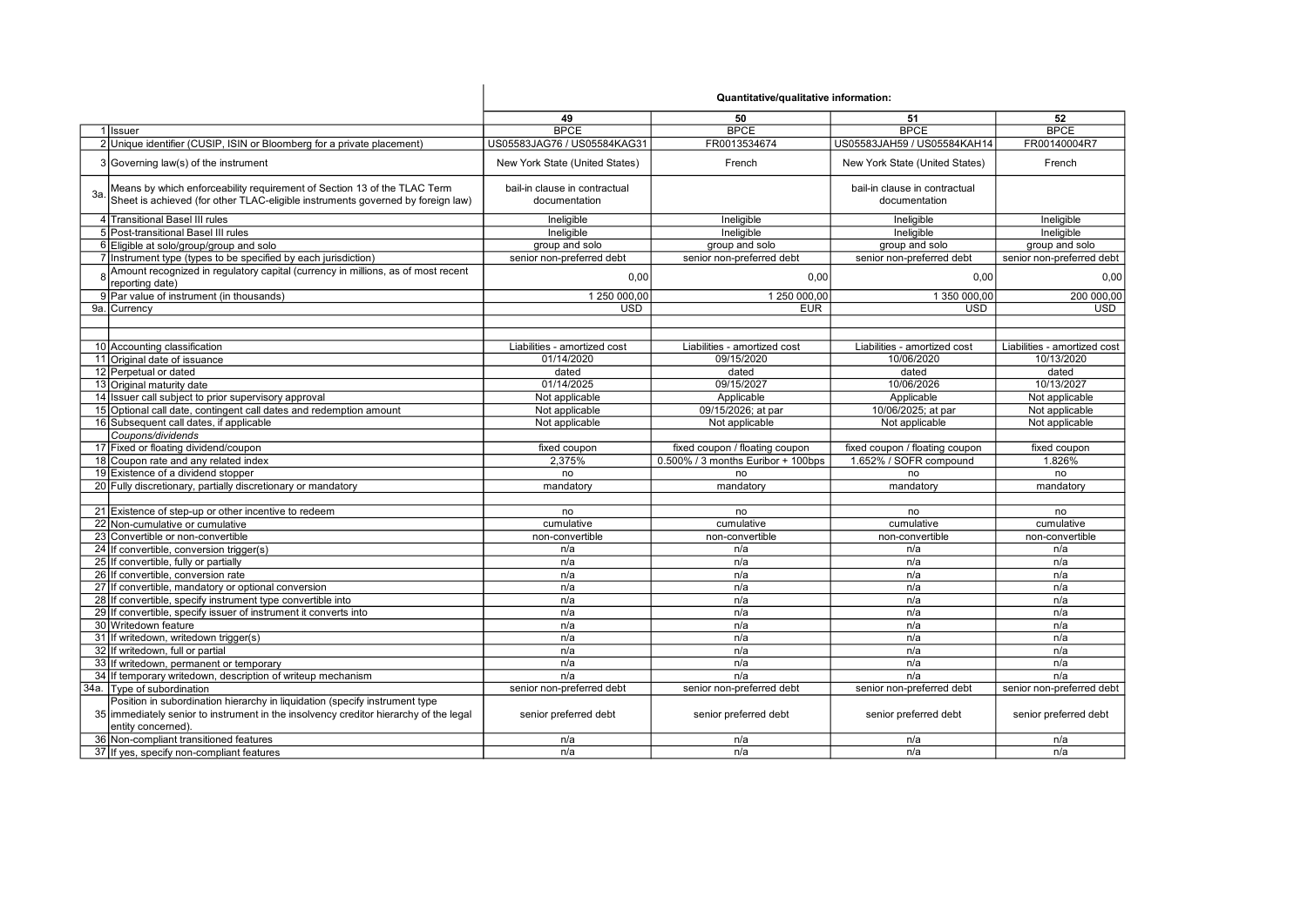|     |                                                                                                                                                             | Quantitative/qualitative information:          |                                                                                                                |                                |                                                |
|-----|-------------------------------------------------------------------------------------------------------------------------------------------------------------|------------------------------------------------|----------------------------------------------------------------------------------------------------------------|--------------------------------|------------------------------------------------|
|     |                                                                                                                                                             | 53                                             | 54                                                                                                             | 55                             | 56                                             |
|     | 1 Issuer                                                                                                                                                    | <b>BPCE</b>                                    | <b>BPCE</b>                                                                                                    | <b>BPCE</b>                    | <b>BPCE</b>                                    |
|     | 2 Unique identifier (CUSIP, ISIN or Bloomberg for a private placement)                                                                                      | JP525021ALC9                                   | JP525021BLC7                                                                                                   | FR0014000VG7                   | US05583JAJ16 / US05584KAJ79                    |
|     | 3 Governing law(s) of the instrument                                                                                                                        | Japanese                                       | Japanese                                                                                                       | French                         | New York State (United States)                 |
| 3а. | Means by which enforceability requirement of Section 13 of the TLAC Term<br>Sheet is achieved (for other TLAC-eligible instruments governed by foreign law) | bail-in clause in contractual<br>documentation | bail-in clause in contractual documentation                                                                    |                                | bail-in clause in contractual<br>documentation |
|     | 4 Transitional Basel III rules                                                                                                                              | Ineligible                                     | Ineligible                                                                                                     | Ineligible                     | Ineligible                                     |
|     | 5 Post-transitional Basel III rules                                                                                                                         | Ineligible                                     | Ineligible                                                                                                     | Ineligible                     | Ineligible                                     |
|     | 6 Eligible at solo/group/group and solo                                                                                                                     | group and solo                                 | group and solo                                                                                                 | group and solo                 | group and solo                                 |
|     | 7 Instrument type (types to be specified by each jurisdiction)                                                                                              | senior non-preferred debt                      | senior non-preferred debt                                                                                      | senior non-preferred debt      | senior non-preferred debt                      |
|     | Amount recognized in regulatory capital (currency in millions, as of most recent<br>reporting date)                                                         | 0.00                                           | 0.00                                                                                                           | 0,00                           | 0.00                                           |
|     | 9 Par value of instrument (in thousands)                                                                                                                    | 32 000 000,00                                  | 12 700 000,00                                                                                                  | 100 000,00                     | 1 250 000.00                                   |
|     | 9a. Currency                                                                                                                                                | <b>JPY</b>                                     | <b>JPY</b>                                                                                                     | <b>EUR</b>                     | <b>USD</b>                                     |
|     |                                                                                                                                                             |                                                |                                                                                                                |                                |                                                |
|     |                                                                                                                                                             |                                                |                                                                                                                |                                |                                                |
|     | 10 Accounting classification                                                                                                                                | Liabilities - amortized cost                   | Liabilities - amortized cost                                                                                   | Liabilities - amortized cost   | Liabilities - amortized cost                   |
|     | 11 Original date of issuance                                                                                                                                | 12/10/2020                                     | 12/10/2020                                                                                                     | 12/16/2020                     | 01/20/2021                                     |
|     | 12 Perpetual or dated                                                                                                                                       | dated                                          | dated                                                                                                          | dated                          | daté                                           |
|     | 13 Original maturity date                                                                                                                                   | 12/10/2026                                     | 12/10/2030                                                                                                     | 12/16/2030                     | 01/20/2032                                     |
|     | 14 Issuer call subject to prior supervisory approval                                                                                                        | Applicable                                     | Applicable                                                                                                     | Applicable                     | Applicable                                     |
|     | 15 Optional call date, contingent call dates and redemption amount                                                                                          | 12/10/2025; at par                             | 12/10/2029; at par                                                                                             | 12/16/2029; at par             | 01/20/2031; at par                             |
|     | 16 Subsequent call dates, if applicable                                                                                                                     | 06/10/2026                                     | 06/10/2030                                                                                                     | Not applicable                 | Not applicable                                 |
|     | Coupons/dividends                                                                                                                                           |                                                |                                                                                                                |                                |                                                |
|     | 17 Fixed or floating dividend/coupon                                                                                                                        | fixed coupon / floating coupon                 | fixed coupon / floating coupon                                                                                 | fixed coupon / floating coupon | fixed coupon / floating coupon                 |
|     | 18 Coupon rate and any related index                                                                                                                        |                                                | 0.530% / 6 months JPY LIBOR + 52 bps 0.700% / 6 months JPY LIBOR + 62.8 bps 0.554% / 3 months EURIBOR + 84 bps |                                | 2.277% / SOFR compound                         |
|     | 19 Existence of a dividend stopper                                                                                                                          | no                                             | no                                                                                                             | no                             | no                                             |
|     | 20 Fully discretionary, partially discretionary or mandatory                                                                                                | mandatory                                      | mandatory                                                                                                      | mandatory                      | mandatory                                      |
|     |                                                                                                                                                             |                                                |                                                                                                                |                                |                                                |
|     | 21 Existence of step-up or other incentive to redeem                                                                                                        | no                                             | no                                                                                                             | no                             | no                                             |
|     | 22 Non-cumulative or cumulative                                                                                                                             | cumulative                                     | cumulative                                                                                                     | cumulative                     | cumulative                                     |
|     | 23 Convertible or non-convertible                                                                                                                           | non-convertible                                | non-convertible                                                                                                | non-convertible                | non-convertible                                |
|     | 24 If convertible, conversion trigger(s)                                                                                                                    | n/a                                            | n/a                                                                                                            | n/a                            | n/a                                            |
|     | 25 If convertible, fully or partially                                                                                                                       | n/a                                            | n/a                                                                                                            | n/a                            | n/a                                            |
|     | 26 If convertible, conversion rate                                                                                                                          | n/a                                            | n/a                                                                                                            | n/a                            | n/a                                            |
|     | 27 If convertible, mandatory or optional conversion                                                                                                         | n/a                                            | n/a                                                                                                            | n/a                            | n/a                                            |
|     | 28 If convertible, specify instrument type convertible into                                                                                                 | n/a                                            | n/a                                                                                                            | n/a                            | n/a                                            |
|     | 29 If convertible, specify issuer of instrument it converts into                                                                                            | n/a                                            | n/a                                                                                                            | n/a                            | n/a                                            |
|     | 30 Writedown feature                                                                                                                                        | n/a                                            | n/a                                                                                                            | n/a                            | n/a                                            |
|     | 31 If writedown, writedown trigger(s)                                                                                                                       | n/a                                            | n/a                                                                                                            | n/a                            | n/a                                            |
|     | 32 If writedown, full or partial                                                                                                                            | n/a                                            | n/a                                                                                                            | n/a                            | n/a                                            |
|     | 33 If writedown, permanent or temporary                                                                                                                     | n/a                                            | n/a                                                                                                            | n/a                            | n/a                                            |
|     | 34 If temporary writedown, description of writeup mechanism                                                                                                 | n/a                                            | n/a                                                                                                            | n/a                            | n/a                                            |
|     | 34a. Type of subordination                                                                                                                                  | senior non-preferred debt                      | senior non-preferred debt                                                                                      | senior non-preferred debt      | senior non-preferred debt                      |
|     | Position in subordination hierarchy in liquidation (specify instrument type                                                                                 |                                                |                                                                                                                |                                |                                                |
|     | 35 immediately senior to instrument in the insolvency creditor hierarchy of the legal<br>entity concerned).                                                 | senior preferred debt                          | senior preferred debt                                                                                          | senior preferred debt          | senior preferred debt                          |
|     | 36 Non-compliant transitioned features                                                                                                                      | n/a                                            | n/a                                                                                                            | n/a                            | n/a                                            |
|     | 37 If yes, specify non-compliant features                                                                                                                   | n/a                                            | n/a                                                                                                            | n/a                            | n/a                                            |